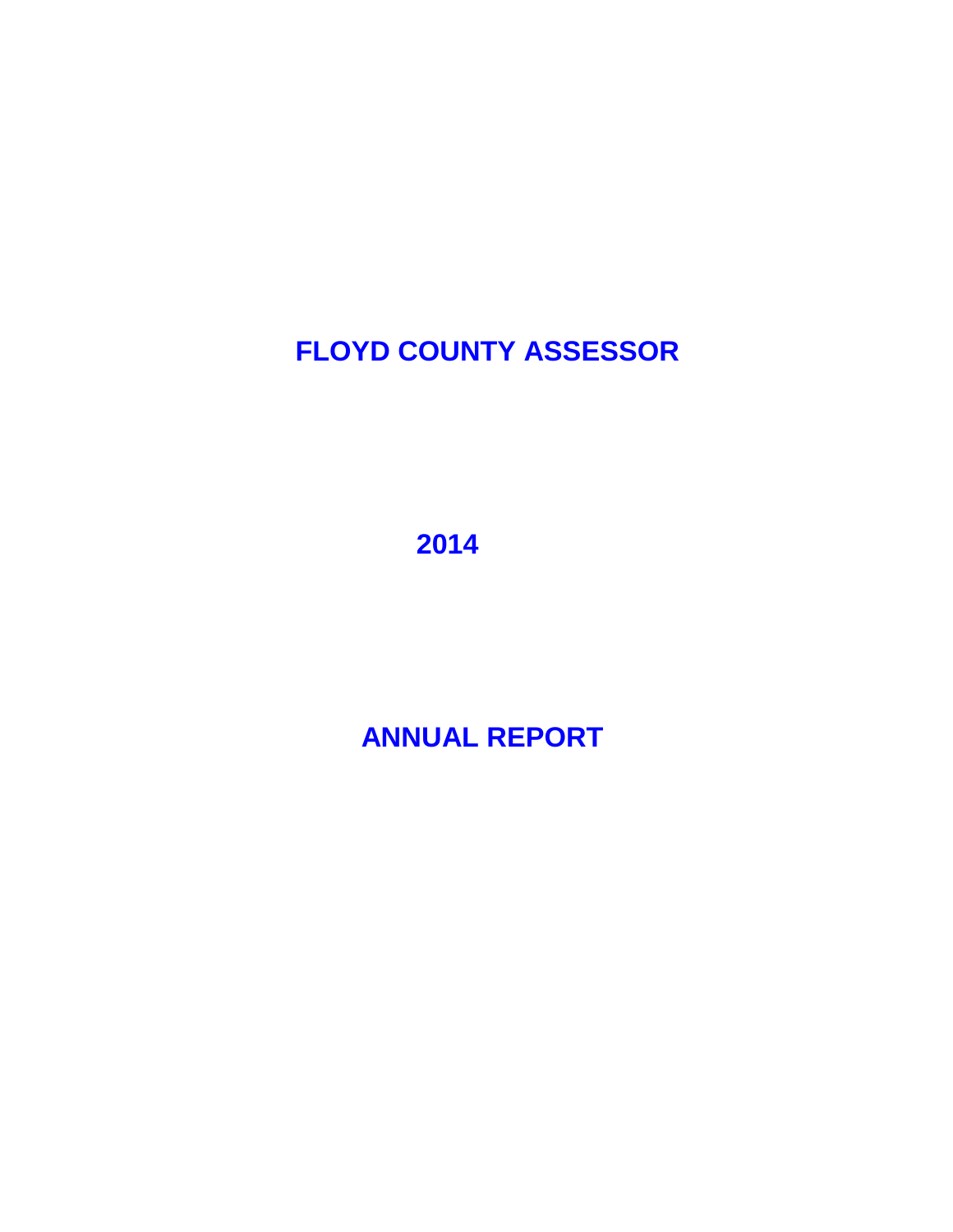### **2014 REPORT** OFFICE OF FLOYD COUNTY ASSESSOR TABLE OF CONTENTS PAGE **PAGE**

| Floyd County Conference Board                                                                 | 3              |
|-----------------------------------------------------------------------------------------------|----------------|
| Staff of Floyd County Assessor's Office, Members of Board of Review<br>and Board of Examiners | $\overline{4}$ |
| Organization Chart - Floyd County Assessor's Office                                           | 5              |
| Report of Floyd County Assessor                                                               | 6              |
| Actions by 2014 Board of Review                                                               | 8              |
| 2014 Tax Increment Financing Valuation                                                        | 9              |
| <b>Floyd County Assessment Agreements</b>                                                     | 11             |
| Marble Rock Urban Revitalization Program                                                      | 13             |
| Nora Springs Urban Revitalization Program                                                     | 14             |
| 2014 Cattle Exemptions                                                                        | 15             |
| Floyd County Enterprise Zone Tax Abatements                                                   | 16             |
| Tax Exempt Property Summary Report                                                            | 17             |
| Comparison of Agricultural, Residential, Commercial, and Industrial Values                    | 18             |
| Comparison of New Homes & Manufactured Homes                                                  | 19             |
| Miscellaneous Information an Statistics                                                       | 20             |
| History of Charles City Levy Rates                                                            | 21             |
| History of Rollback Percentage on Classifications of Property                                 | 22             |
| Comparative Millage Rate                                                                      | 23             |
| Credits & Exemptions Timeline                                                                 | 24             |
| 2014 Legislation                                                                              | 27             |
| 2014 Top 15 Assessed Value Homes                                                              | 28             |
| 2014 Top Assessed Values in Floyd County                                                      | 29             |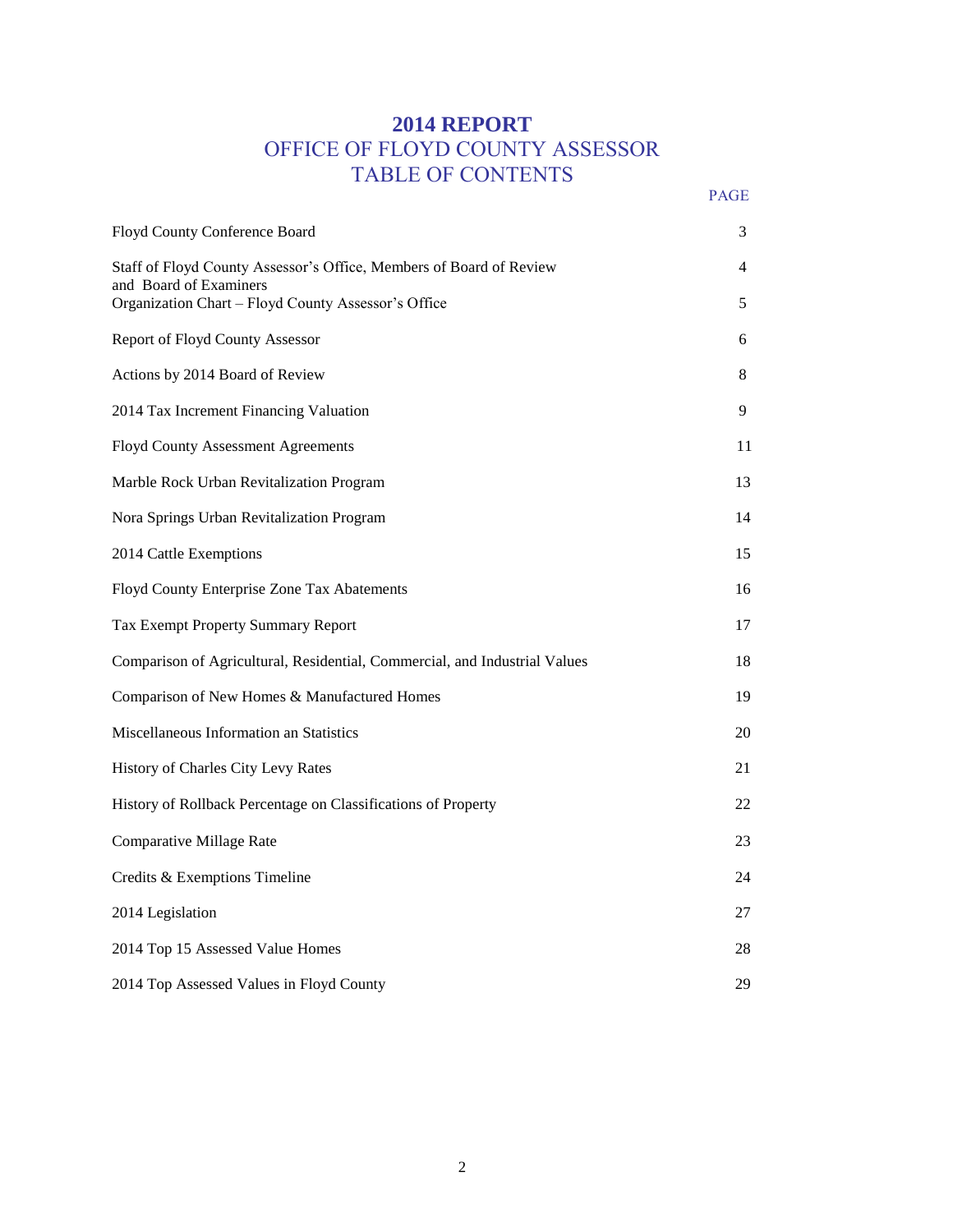#### **FLOYD COUNTY CONFERENCE BOARD**

#### **FLOYD COUNTY BOARD OF SUPERVISORS**

Mr. Mark Kuhn, Mr. Doug Kamm Mr. Roy Schwickerath, Chairperson

#### **FLOYD COUNTY MAYORS**

Mr. James Erb, Charles City Awaiting new appointment, Colwell Mr. Trevis O'Connell, Floyd Mr. Jerry Engelhardt, Marble Rock Ms. Deanne Lantow, Nashua Mr. George (Andy) Andersen, Nora Springs Mr. Robert N. Farr, Rockford Mr. Matthew Grady, Rudd

#### **FLOYD COUNTY SCHOOL BOARDS**

Mr. Jim Frisbie, Charles City Mr. Mike Staudt, Rockford, Rudd and Marble Rock Mr. John Moellers, Greene Mr. Brian Biershank, Nashua Mr. Lynn Brady, Nora Springs No resident, Osage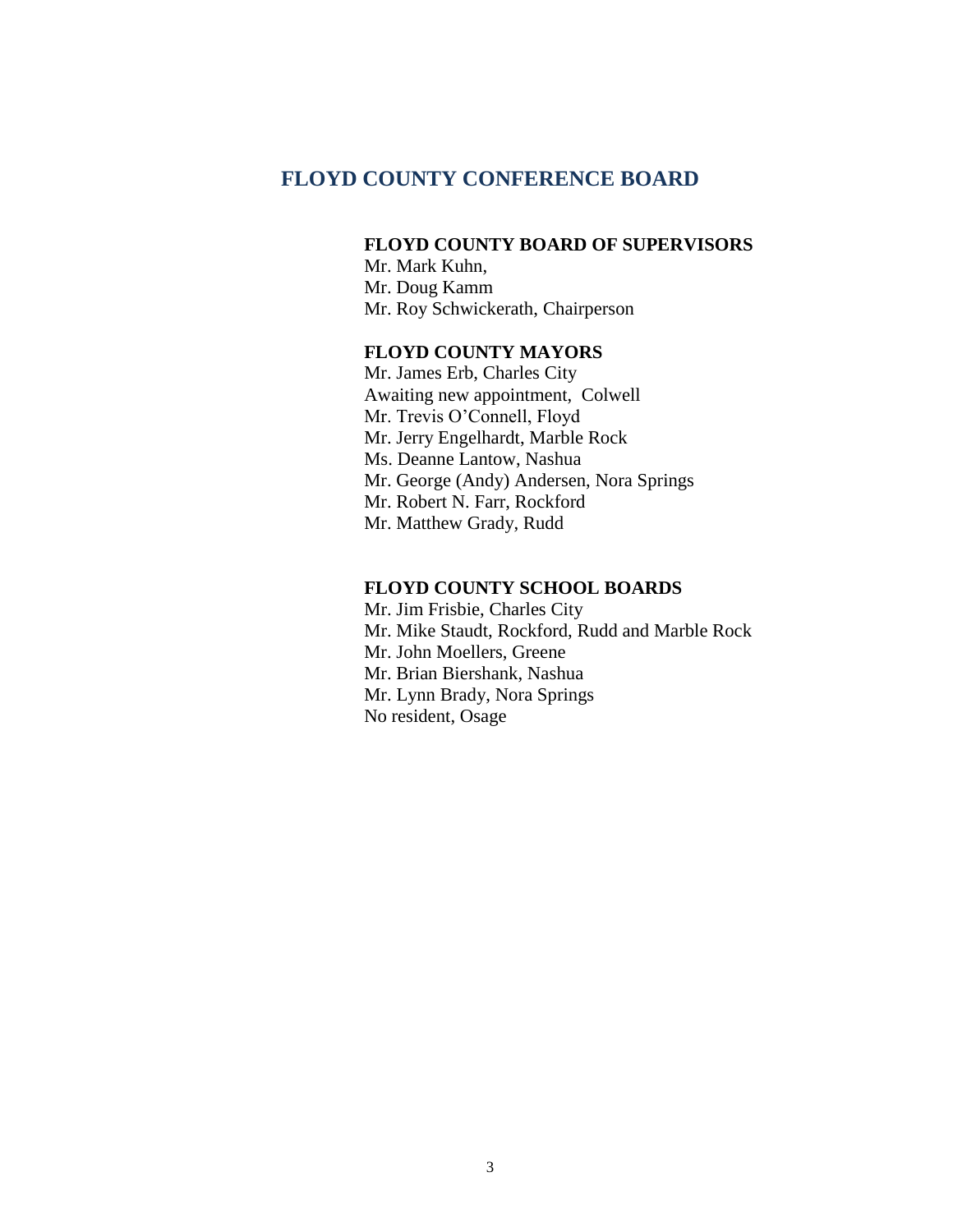### **STAFF OF FLOYD COUNTY ASSESSOR'S OFFICE MEMBERS, BOARD OF REVIEW AND EXAMINING BOARD FLOYD COUNTY 2014**

#### **ASSESSOR'S OFFICE**

#### **ADMINISTRATION**

Bruce C. Hovden Gary VanderWerf

Floyd County Assessor Floyd County Deputy Assessor

#### **OFFICE PERSONNEL**

Brandi Schmidt Office Manager

Jewel Flood GIS Technician

#### **BOARD OF REVIEW**

Charles Souder, Chairperson Lester Trask Ann Kabele, Clerk Karol Kelsey Rolland Heard

#### **EXAMINING BOARD**

Mark Huegel Jerry Joerger Cherie Schafer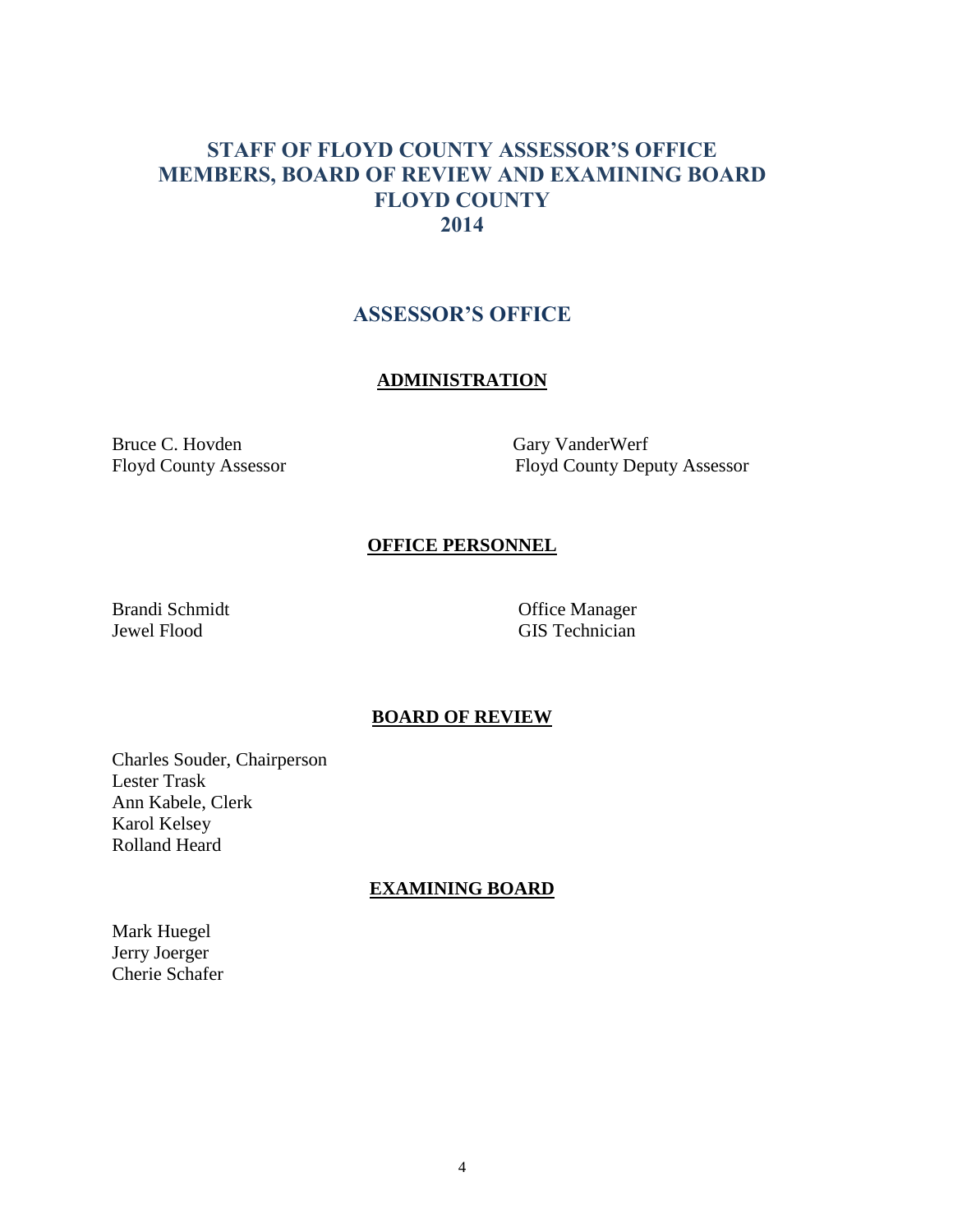## **ORGANIZATIONAL CHART FLOYD COUNTY ASSESSOR'S OFFICE JULY 1, 2014**

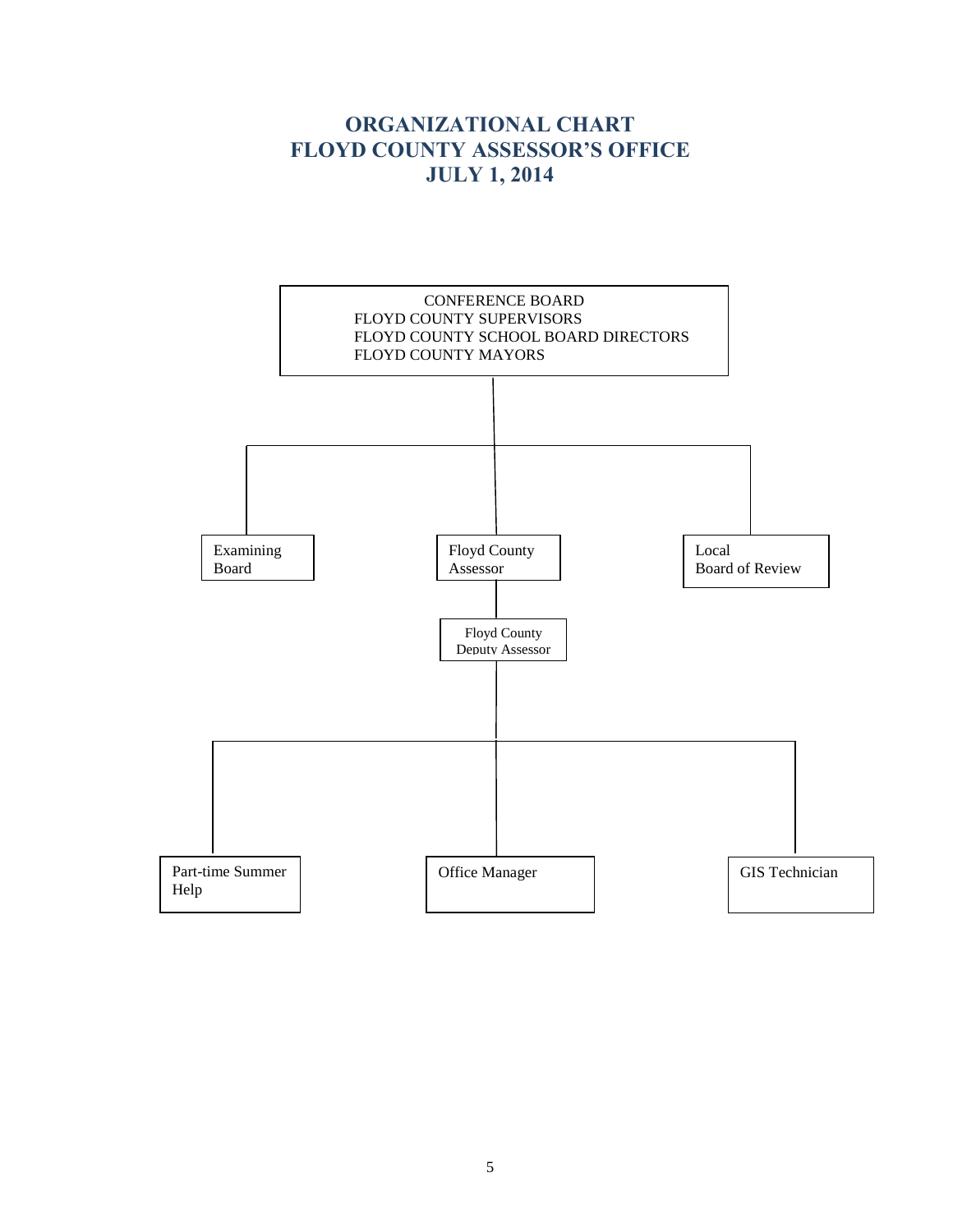| To:      | Members of the Floyd County Conference Board |
|----------|----------------------------------------------|
| From:    | Bruce C. Hovden, Floyd County Assessor       |
| Subject: | 2014 Annual Report                           |

Commercial property owners who qualified for the Business Property Tax Credits received a nice surprise on their 2014 tax statements. The credit varied upon the levy, but for Charles City if your assessed value was above \$59,500, your tax credit was in the amount of \$879.29. We had approximately 20% of our commercial property tax owners miss out on this credit.

These tax credits are part of the property tax reforms enacted by the Iowa General Assembly in 2013. Legislators allocated \$50,000,000 for the credits this year. Next year, this will increase to \$100,000,000 and in 2016 the annual credits will increase to \$125,000,000.

If you applied this year, but missed the January 15 filing date, your application will automatically be applied to next year. And if you haven't applied yet, you can apply anytime between now and March 15, 2015. You can get your application form at the Floyd County Assessor's Office.

Once you have applied and your credit is approved, you will receive the credit for future years while you own the property.

Property owners need to file a new application only when all or a portion of a parcel or property unit that is allowed a credit has been sold, transferred or ownership otherwise changes. The buyer, transferee or new owner who wants to receive the credit would need to refile the claim for credit.

These type of properties will be changing from Commercial to Multi-residential class for January 1, 2015 assessment date: Apartments, nursing homes, assisted living and conversion homes with three apartments or more. These properties did not qualify for the business property tax credit, but by the year 2022 will get the same roll back percentage as our residential class.

We will also have a dual class for the January 1, 2015 assessment date. Any retail building that has apartments above and retail below will be a commercial class along with a multi-residential class. The Assessor will determine the valuation for each class on that one property. If it is determined that the primary use of the property is multi-residential, then the whole property is classed multi-residential. The commercial value of a dual classed property will qualify for the business property tax credit.

In May, Governor Terry Branstad signed into law a bill passed by the Iowa Legislature that expanded the homestead credit for disabled veterans. The law now allows veterans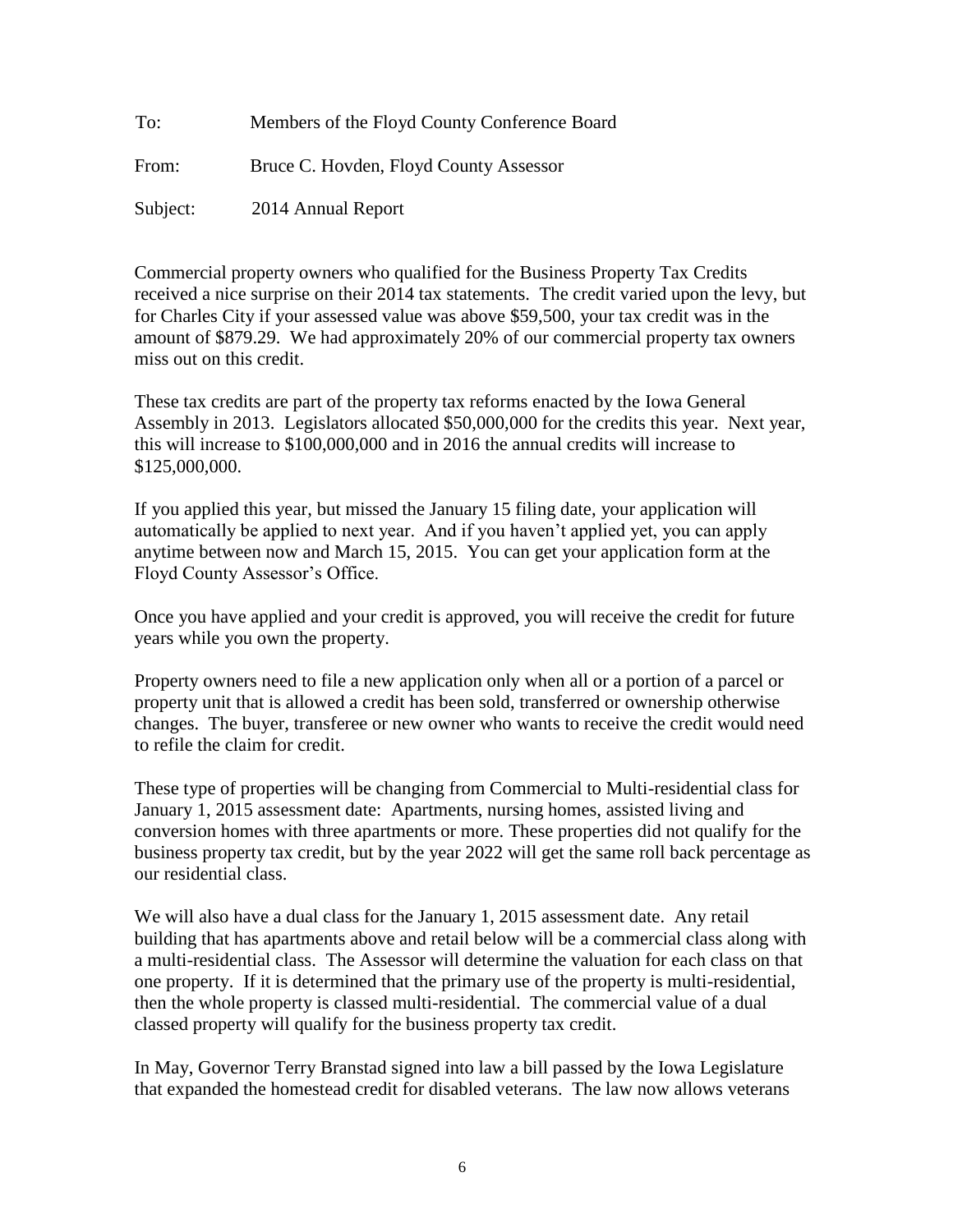who have a service connected disability rating of 100% to qualify for a 100% property tax exemption. It also removes the limits of the maximum income veterans could have and allows surviving spouses to obtain the credit, if they haven't remarried.

Here are four facts you need to know to take advantage of the credit:

- 1. Veterans must apply annually to receive the credit.
- 2. Applications are due July 1 of each year.
- 3. Veterans must be certified by the U. S. Department of Veterans Affairs as having a disability rating of 100%.
- 4. Veterans who are considered 100% unemployable do not yet qualify for the property tax credit.

Floyd County received 15 applications for disabled veteran's credit this year. Of those, 8 were allowed and 7 were denied.

The percentage of approvals may increase in the future if the legislature amends the law to extend the credit to those deemed as 100% unemployable.

This report will be located on the internet site. Our Floyd County website is as follows: [www.floydcoia.org.](http://www.floydcoia.org/) If you would like extra copies of this report you may print it off this site under the Department of Assessor.

Of you have questions concerning this Annual Report, or would like to stop in and visit our office, we would be happy to visit with you and answer your questions.

My staff and I would like to thank the Conference board members for their continued support.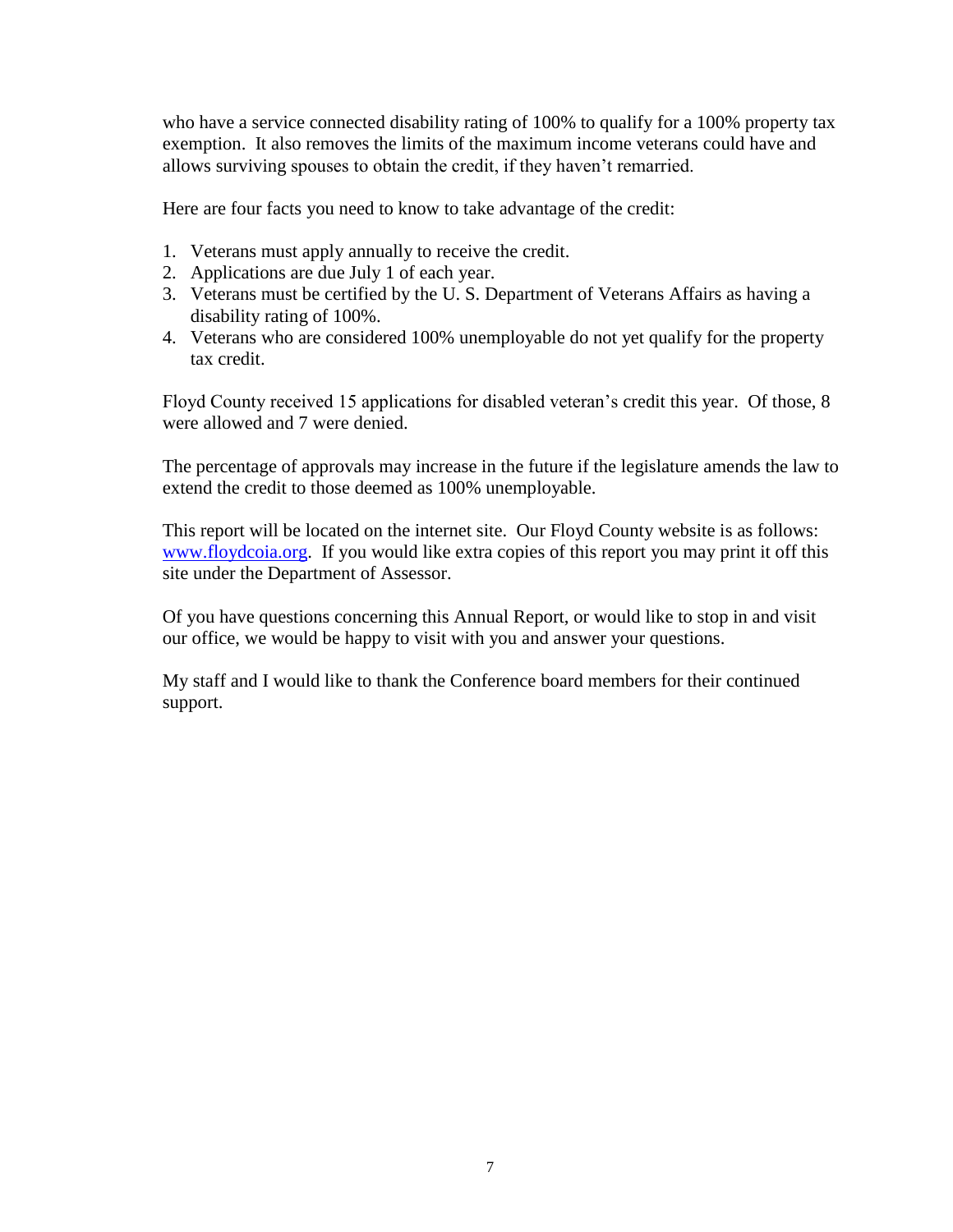### **ACTIONS OF THE 2014 BOARD OF REVIEW**

There were 3 protests filed with the 2014 Board of Review. Of the protests filed all were on real estate assessments. The Board of Review conducted 3oral hearing of the 3 protests. There were 3 protests denied a change of value and 1 protest was upheld. The board was in session for a total of 2 days.

The number of real estate protests by class of property was as follows:

| <b>AGRICULTURAL</b>                                       |               |
|-----------------------------------------------------------|---------------|
| <b>RESIDENTIAL DWELLING</b><br>ON AGRICULTURAL REALTY     |               |
| <b>RESIDENTIAL "OUTSIDE</b><br>INCORPORATED CITIES"       | $\mathcal{D}$ |
| <b>RESIDENTIAL "WITHIN</b><br><b>INCORPORATED CITIES"</b> |               |
| <b>COMMERCIAL</b>                                         |               |
| <b>INDUSTRIAL</b>                                         |               |
| TOTAL                                                     |               |

| Total real estate protest reductions | $-$ \$9,080 |
|--------------------------------------|-------------|
|--------------------------------------|-------------|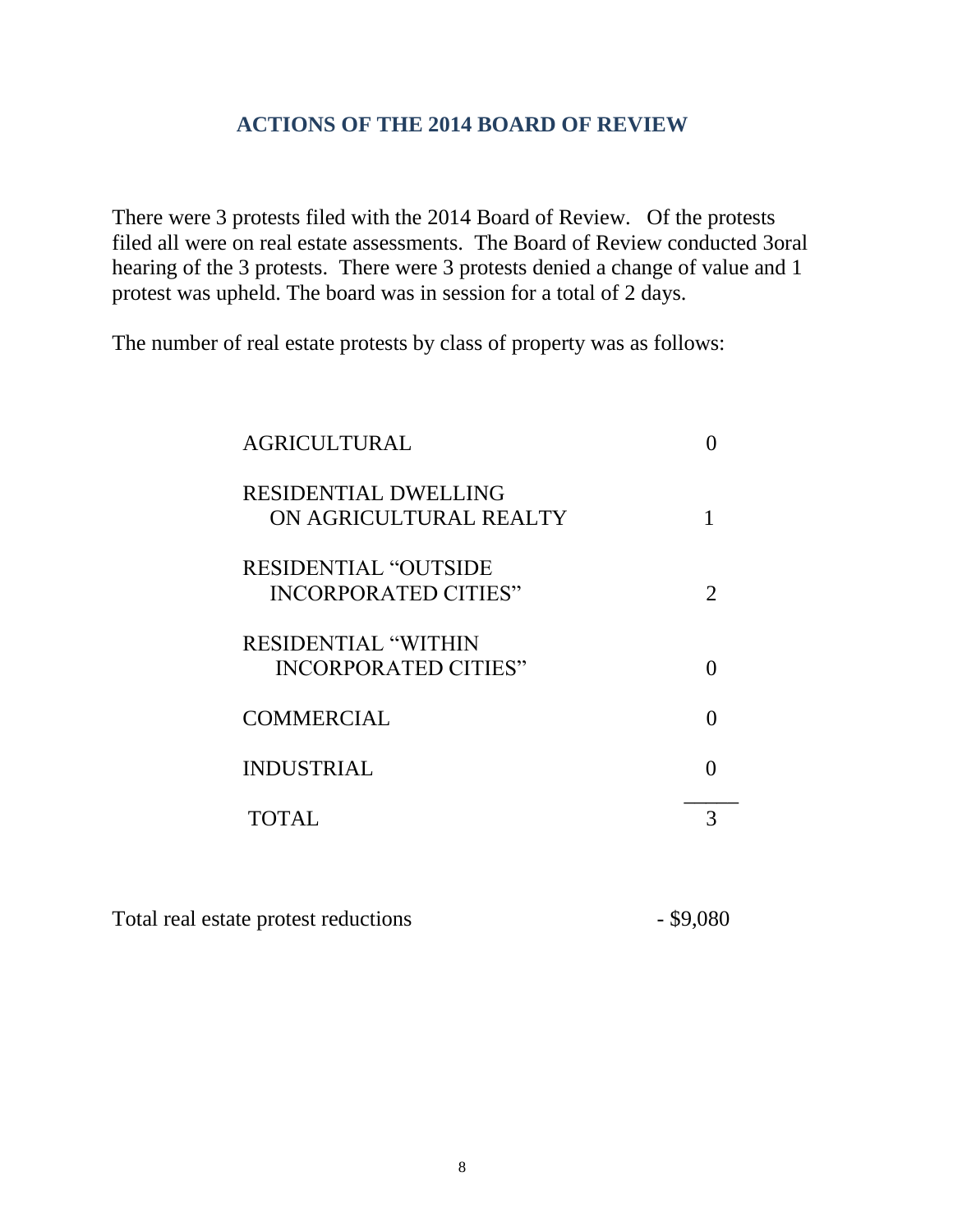## **2014 TAX INCREMENT FINANCING VALUATION**

|                                                          | <b>YEAR</b> | <b>FROZEN</b><br><b>BASE</b> | 2014 ASSESSED<br><b>VALUATION</b> |
|----------------------------------------------------------|-------------|------------------------------|-----------------------------------|
| Charles City<br>Riverside Tif                            | 1989        | \$17,280,820                 | \$37.270,340                      |
| Charles City<br>Park Avenue TIF                          | 2003        | 970                          | 8,768,430                         |
| Charles City<br><b>SW Bypass</b>                         | 1992        | 15,129,410                   | 46,064,810                        |
| <b>Charles City Farmlands</b><br><b>SW Bypass</b>        | 1992        | 72,040                       | 179,660                           |
| Charles City<br>S. Grand Urban Renewal                   | 1994        | 3,571,980                    | 23,536.240                        |
| <b>Charles City Farmlands</b><br>S. Grand Urban Renewal  | 1994        | 46,440                       | 537,510                           |
| <b>Charles City</b><br>East Park Urban Renewal           | 1996        | 290,020                      | 2,062,250                         |
| <b>Charles City Farmlands</b><br>East Park Urban Renewal | 1996        | 38,510                       | 127,200                           |
| <b>St Charles Twp</b><br><b>SW Bypass</b>                | 1992        | 880,160                      | 2,495,480                         |
| <b>St Charles Twp</b><br>SW Bypass<br>Extension          | 2001        | 1,808,490                    | 3,883,610                         |
| <b>St Charles Twp</b><br>S. Grand Urban Renewal          | 1994        | 1,040,630                    | 1,258,520                         |
| St. Charles Twp<br>UR-TI Economic Development District   | 2009        | $-0-$                        | 35,253,050                        |
| Nora Springs<br>Urban Renewal                            | 1992        | 3,763,300                    | 9,185,580                         |
| Nora Springs<br>Urban Renewal - amended "93"             | 1996        | 765,800                      | 1,503,390                         |
| Nora Springs Farmlands<br><b>Urban Renewal</b>           | 1992        | 91,970                       | 322,570                           |
| Nora Springs Farmlands<br>Urban Renewal - amended "93"   | 1996        | 5,130                        | 18,820                            |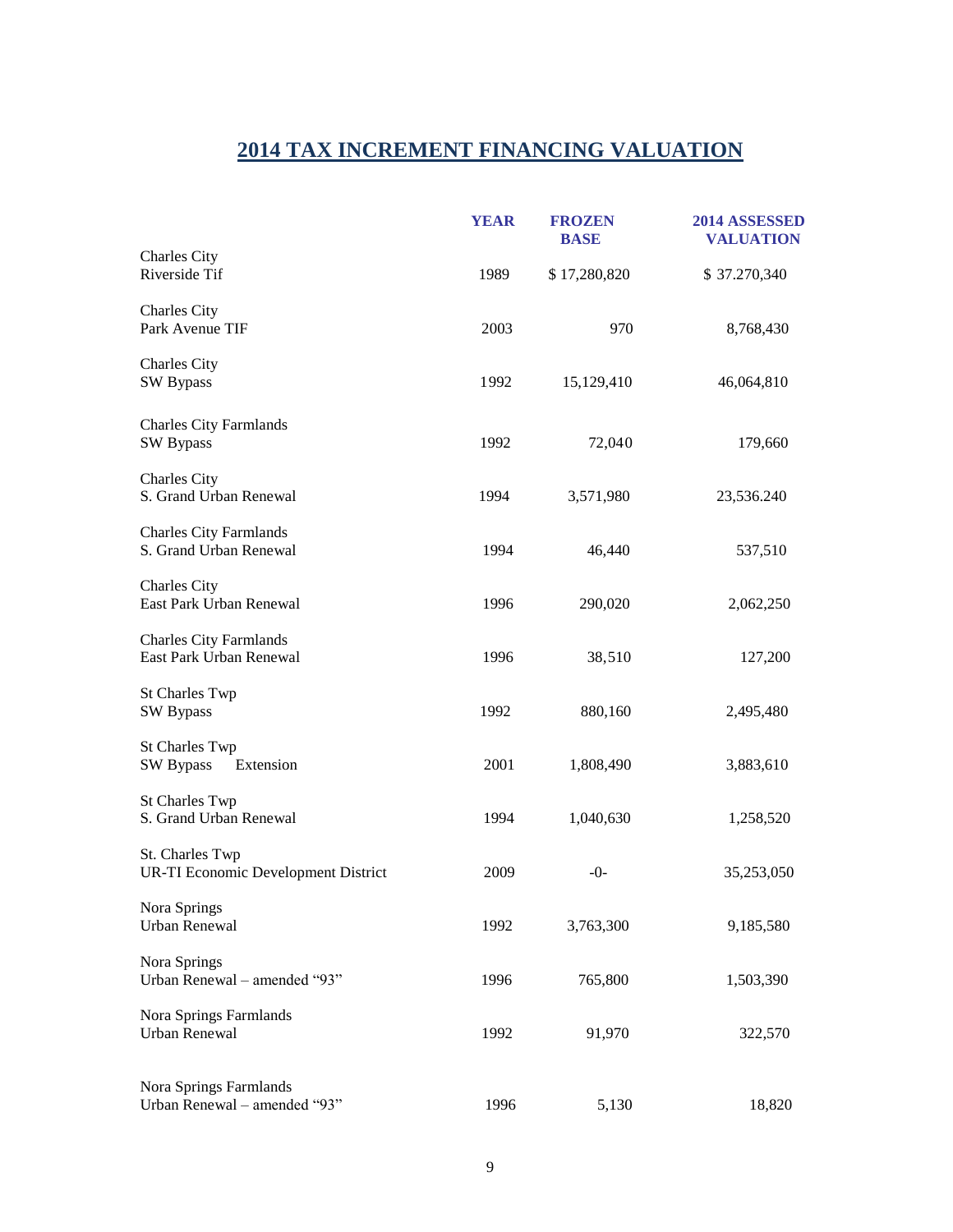| Floyd                                                    |      |           |           |
|----------------------------------------------------------|------|-----------|-----------|
| Southside Economic Development District                  | 1999 | 4.730     | 1,111,550 |
| Marble Rock<br>Bradford St Economic Development District | 1999 | 799,260   |           |
| (Amended 2007)                                           |      | 2,104,140 |           |
| Total                                                    |      | 2,903,400 | 8,344,620 |
| Rudd                                                     |      |           |           |
| Rudd Economic Development District                       | 2000 | 1.448.340 | 2,581,000 |
| Rudd Farmlands                                           |      |           |           |
| Rudd Economic Development District                       | 2000 | 64,580    | 145,330   |
| Rockford Twp.                                            |      |           |           |
| Floyd County Amended UR-1                                | 2012 | 56,600    | 82,500    |

Page 2 of 2 2012 Tax Increment Financing Valuation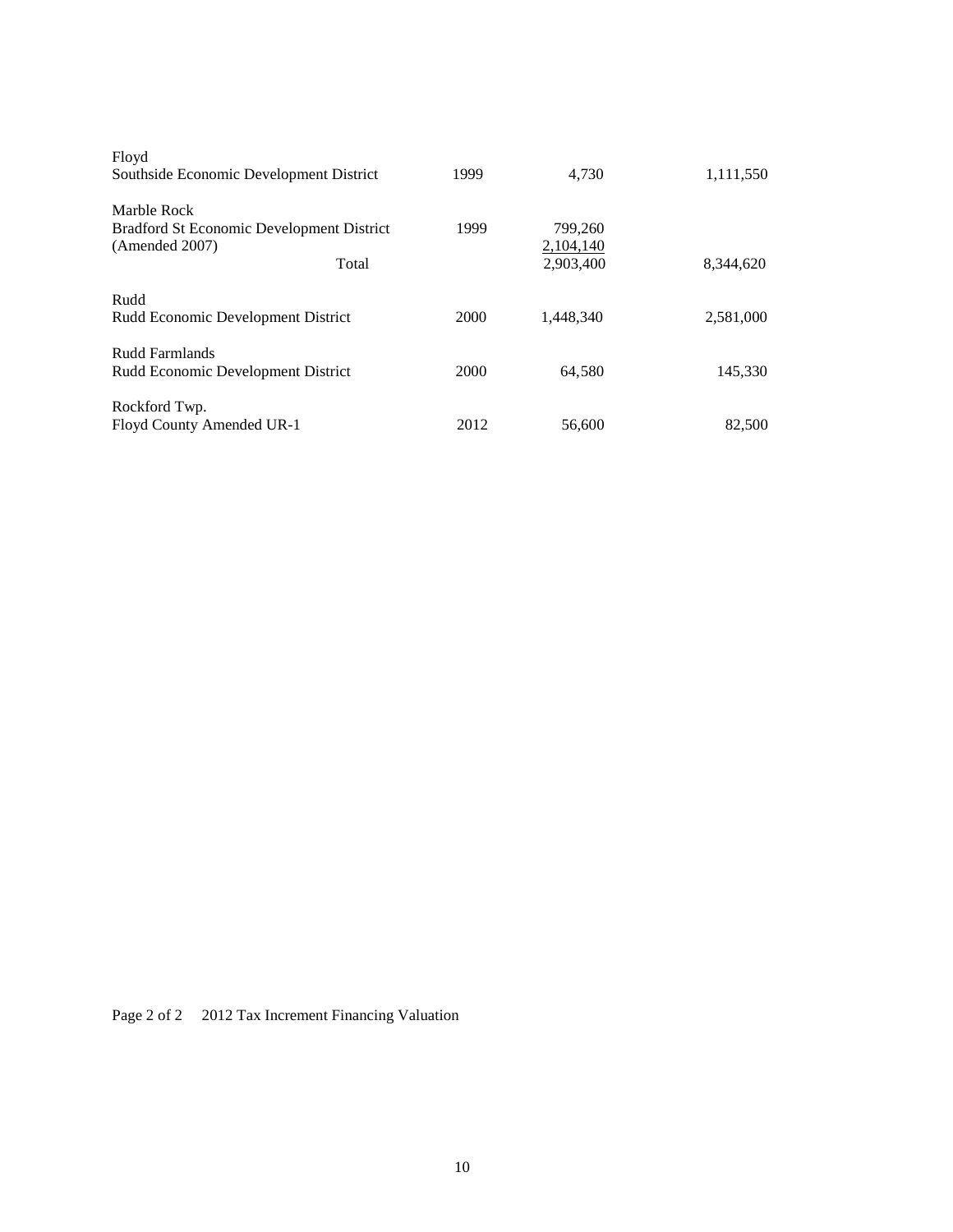#### **FLOYD COUNTY ASSESSMENT AGREEMENTS**

| <b>NAME</b>                                             | <b>MINIMUM</b><br><b>VALUE</b> | <b>DATE</b><br><b>ENACTED</b>               | <b>TERMINATION</b>                         |
|---------------------------------------------------------|--------------------------------|---------------------------------------------|--------------------------------------------|
| 1. AMERICAN PUBLISHING<br><b>COMPANY</b>                | \$375,000                      |                                             | 08/15/92 08/15/2000<br>TERMINATED 1/1/2001 |
| 2. K&E STORAGE                                          | \$150,686                      | 10/31/92                                    | 10/31/2002<br>TERMINATED 1/1/2003          |
| 3. JOHN F. NEWTON                                       | \$130,000                      |                                             | 10/31/93 10/31/2003<br>TERMINATED 1/1/2004 |
| 4. AESCULAPIUS INC.                                     | \$545,730                      |                                             | 11/15/93 11/15/2003<br>TERMINATED 1/1/2004 |
| 5. ALL STATES QUALITY<br><b>FOODS</b>                   | \$1,682,940                    | TERMINAED - NEW ONE WRITTEN                 | 04/01/94 04/01/2004                        |
| 6. F & H ALUMINUM INC.                                  | \$250,000                      | 09/15/94                                    | 09/15/2004<br>TERMINATED 1/1/2005          |
| 7. JOHN F. NEWTON                                       | \$62,840                       |                                             | 12/31/94 12/31/2004<br>TERMINATED 1/1/2005 |
| 8. STEVEN G. POPELKA                                    | \$183,000                      |                                             | 01/01/95 07/31/2005<br>TERMINATED 1/1/2006 |
| 9. SALSBURY CHEMICALS                                   | \$7,082,670                    | 07/01/95                                    | 06/01/2003<br>TERMINATED 1/1/2003          |
| 10. CHARLES CITY CEDAR<br><b>MALL</b>                   | \$2,450,280                    | 01/01/97<br>TERMINATED FOR 2001PAID IN FULL | 12/31/2003                                 |
| 11. ELLYN L. DIX                                        | \$128,000                      | 06/01/97                                    | 12/31/2006<br>TERMINATED 1/1/2007          |
| 12. JAMES D. MOLITOR                                    | \$250,000                      | 06/30/97                                    | 12/31/2005<br>TERMINATED 1/1/2006          |
| <b>13. CHARLES LEMASTER</b><br>& JOHN SIMON             | \$75,000/\$300,000             | 01/01/99                                    | 12/31/2002<br>TERMINATED 1/1/2003          |
| 14. JEFFREY P. SISSON                                   | \$306,020                      | 10/21/96                                    | 12/31/2008<br>TERMINATED 1/1/2009          |
| <b>15. SALSBURY CHEMICALS</b>                           | \$9,267,570                    | 08/30/97                                    | 01/01/2003<br>TERMINATED 1/1/2003          |
| <b>16. MACHINE TOOL</b><br>TERMINATED - NEW ONE WRITTEN | \$276,950                      | 09/30/97                                    | 01/01/2004                                 |
| 17. GERALD HARGROVE                                     | \$317,590                      | 12/31/98                                    | 12/31/2005                                 |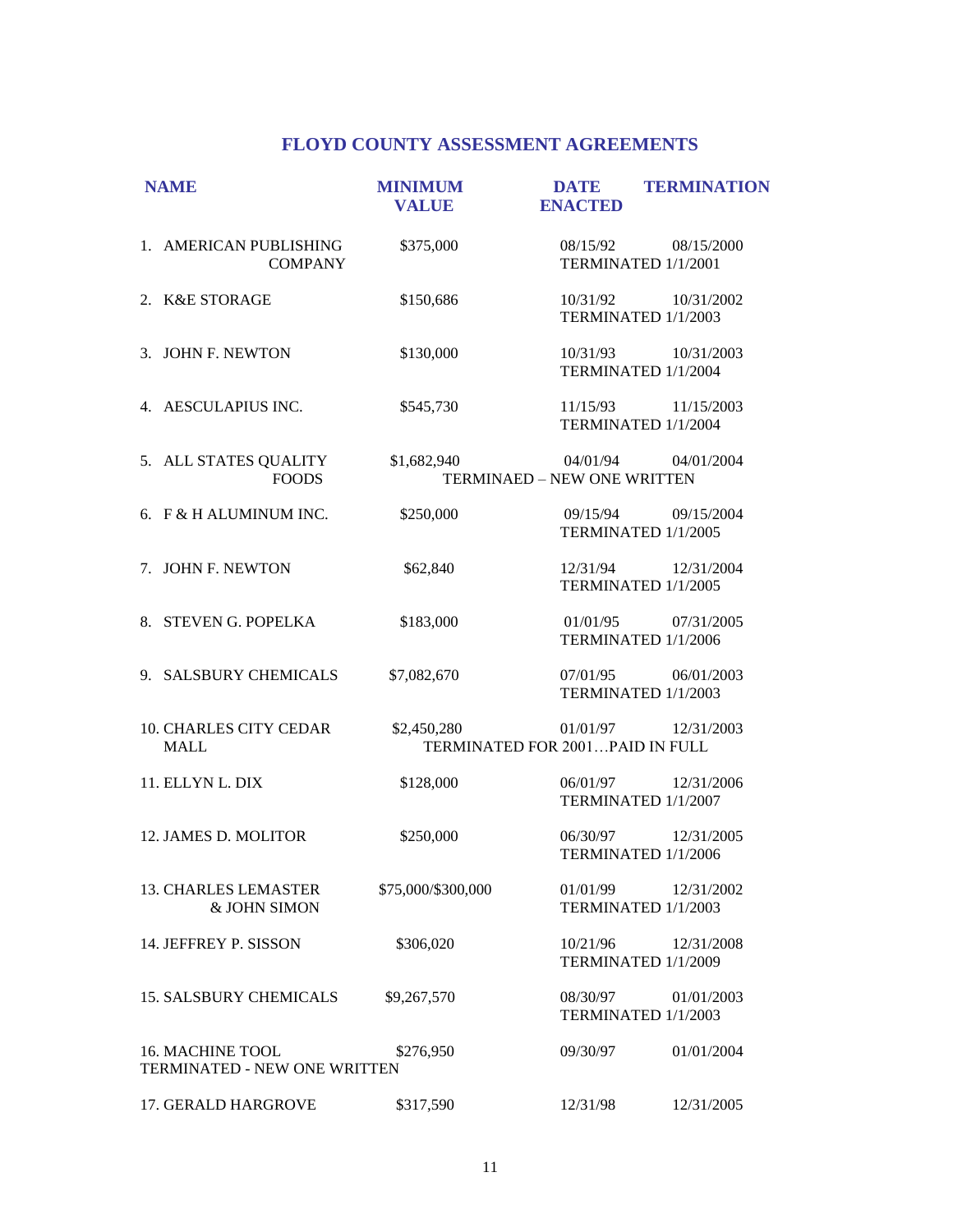#### TERMINATED 1/1/2006

| <b>18. CHARLES CITY SENIOR</b><br><b>HOUSING LIMITED</b> | \$525,696                  | 06/15/98<br>TERMINATED 1/1/2009             | $12/31/2008+$                         |
|----------------------------------------------------------|----------------------------|---------------------------------------------|---------------------------------------|
| 19. ALL STATES QUALITY                                   | \$2,610,490                | 1/1/2000<br>TERMINATED 1/1/2008             | 12/31/2007                            |
| 20. WINNEBAGO INDUSTRIES<br>INC.                         | \$1,100,000                | 1/1/1999<br>TERMINATED 1/1/2010             | 1/1/2010                              |
| <b>21. SANVIG ENTERPRISES</b><br><b>INC</b>              | \$1,044,550                | 1/1/200<br>TERMINATED 1/1/2007              | 12/31/2006                            |
| 22. TOUSIGNANT, PETER &<br><b>JANET</b>                  | \$ 210,000                 | 2/22/1999<br>TERMINATED 1/1/2008            | 12/31/2007                            |
| 23. FARMERS FEED & GRAIN                                 | \$352,065                  | 6/05/2000<br>TERMINATED 1/1/2007            | 12/31/2006                            |
| 24. WINNEBAGO INDUSTRIES                                 | \$1,250,000                | 9/1/2000<br>TERMINATED 1/1/2008             | 01/01/2008<br>ABATEMENT FOR 2008-2010 |
| 25. CARTERSVILLE ELEVATOR                                | \$919,050                  | 9/20/2000<br>TERMINATEDE 1/1/2010           | 06/30/2009                            |
| 26. MACHINE TOOL                                         | \$510,962                  | 8/22/2000<br>TERMINATED 1/1/2007            | 01/01/2007                            |
| 27. GROWTH PROPERTIES L.L.C.                             | \$99,230                   | 1/1/2003<br>TERMINATED 1/1/2010             | 12/31/2009                            |
| 28. CASEY'S MARKETING CO                                 | .\$400,050                 | 1/1/2003<br>TERMINATED 1/1/2010             | 12/31/2009                            |
| 29. CRAWFORD, DANNY E                                    | \$332,180                  | 1/1/2003<br>TERMINATED 1/1/2010             | 12/31/2009                            |
| 30. CUSTOM WOOD PRODUCTS                                 | \$989,660                  | 4/1/2003                                    | 12/31/2010                            |
| 31. CHARLES CITY CEDAR<br><b>MALL</b>                    | \$3,966,000<br>\$5,785,000 | TERMINATED 1/1/2010<br>1/1/2004<br>1/1/2005 | 12/31/2019                            |
| 32. HCC LEASING CORP.                                    | \$1,440,820                | 2/29/2004<br>TERMINATED 1/1/2014            | 12/31/2012                            |
| 33. CARTERSVILLE ELEVATOR                                | \$140,000                  | 1/01/2005<br>TERMINATED 1/1/2014            | 06/30/2013                            |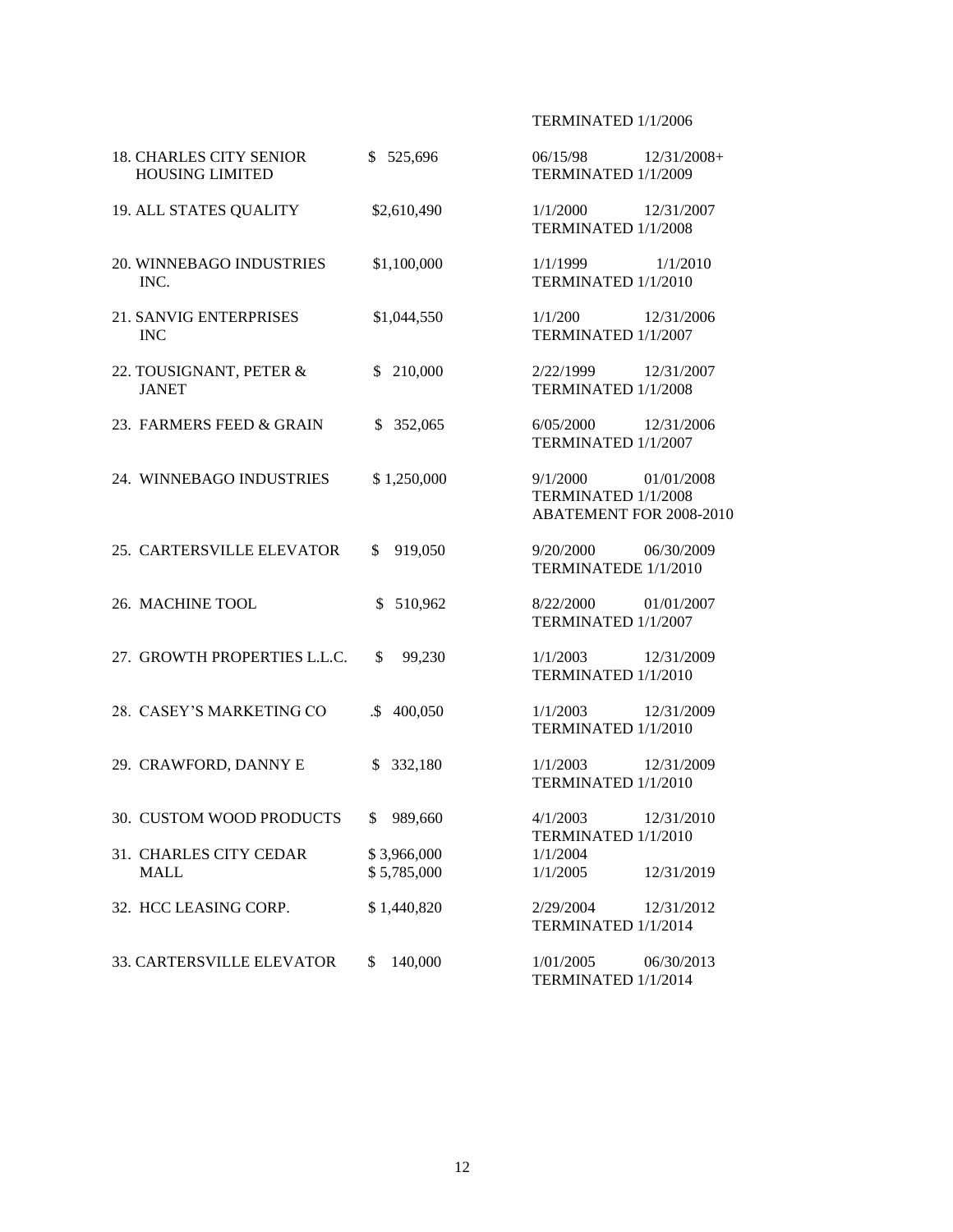## **2014 MARBLE ROCK URBAN REVITALIZATION PROGRAM**

| <b>PARCEL NUMBER</b> | <b>NAME</b>                     | <b>EXEMPTION</b><br><b>AMOUNT</b> | <b>TERMINATION DATE</b> |
|----------------------|---------------------------------|-----------------------------------|-------------------------|
| 470-14-17-201-001-00 | PARCHER, DANIEL P.              | \$75,000.00                       | 2014                    |
| 470-14-17-226-008-00 | KRUSE, CATHY & SCHMIDT, GARY    | \$75,000.00                       | 2015                    |
| 470-14-16-105-005-00 | MORGAN, DOUGLAS E. & DENISE L.  | \$46,160.00                       | 2016                    |
| 470-14-09-376-014-00 | SCHRAGE, PHILIP P. & CAROLINE A | \$34,400.00                       | 2017                    |
| 470-14-16-128-006-00 | ROHWEDDER, GORDON L.            | \$30,570.00                       | 2017                    |
| 470-14-16-102-012-00 | PARCHER, JANICE E. & EARL E.    | \$28,390.00                       | 2017                    |
|                      | TOTAL                           | \$289,520.00                      |                         |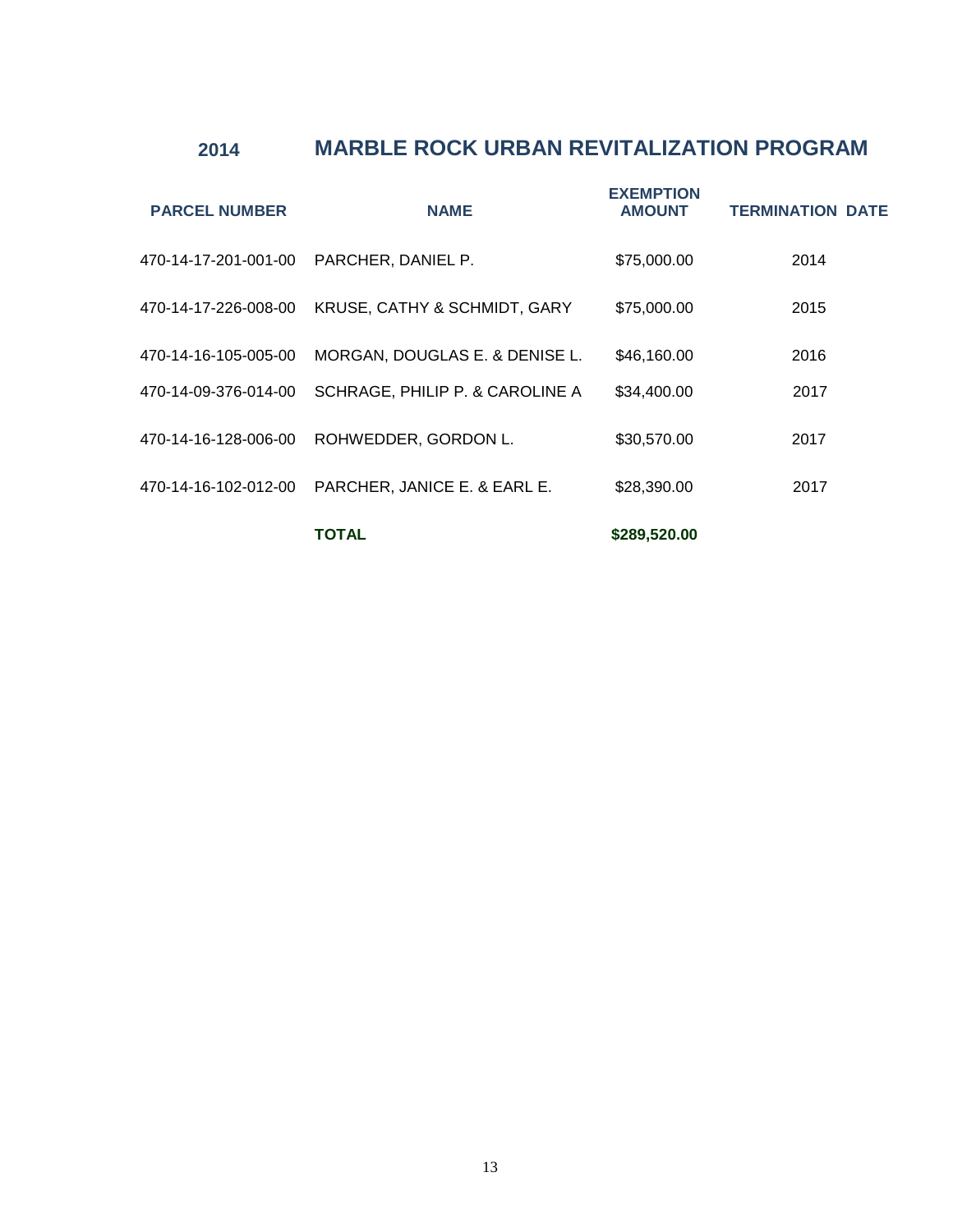### **2014**

#### **NORA SPRINGS URBAN REVITALIZATION PROGRAM**

| <b>PARCEL NUMBER</b> | <b>NAME</b>  | <b>EXEMPT</b><br><b>AMOUNT</b> | <b>EXPIRATION</b><br><b>DATE</b> |
|----------------------|--------------|--------------------------------|----------------------------------|
| 490-05-08-378-013-00 | DIX. MARK R. | \$46,310.00                    | 2015                             |
|                      | TOTAL        | \$46,310.00                    |                                  |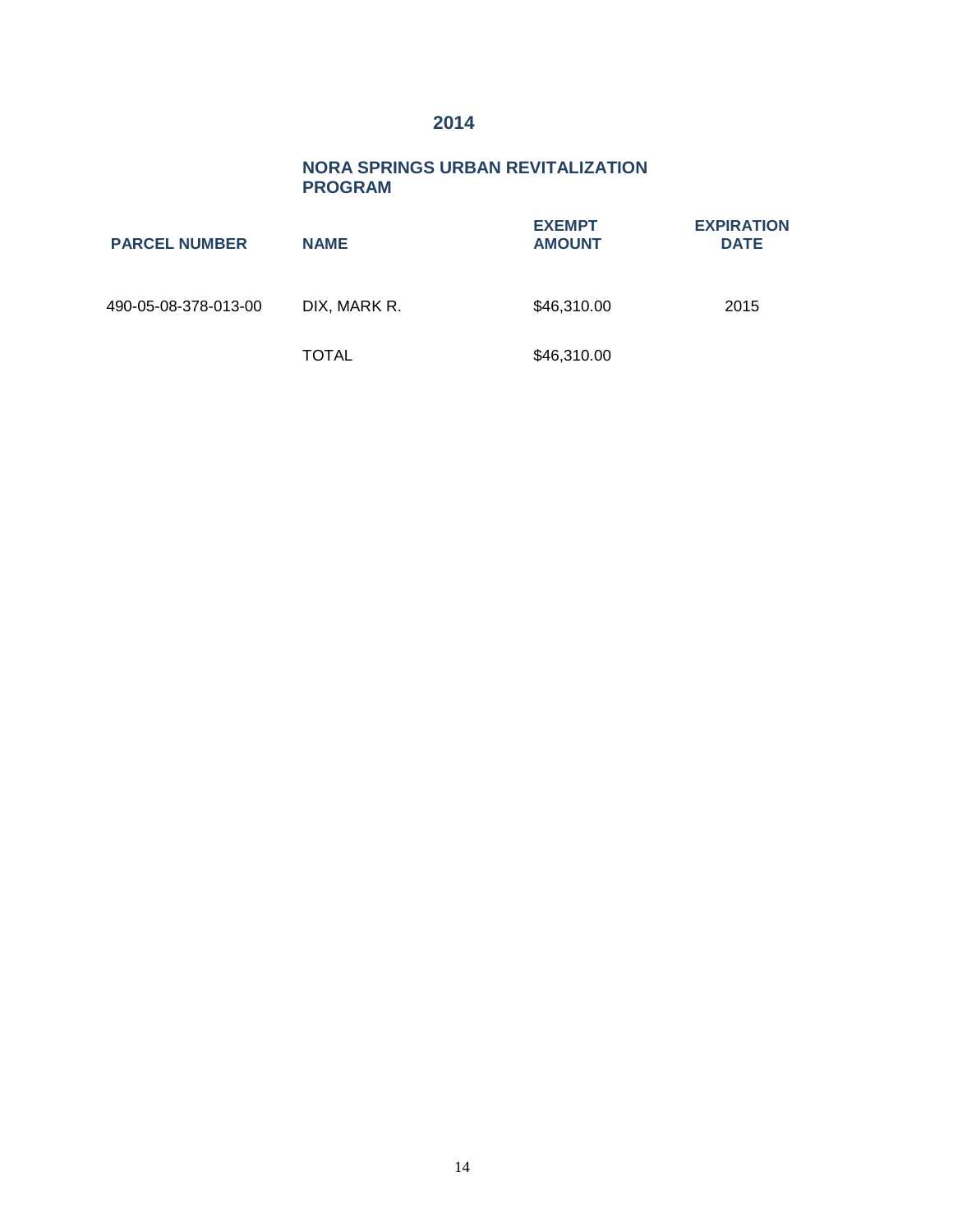## 2014 CATTLE EXEMPTIONS

| <b>TOWNSHIP</b>   | <b>NAME</b>                 | <b>PARCEL NUMBER</b> | <b>EXEMPT AMOUNT</b> |
|-------------------|-----------------------------|----------------------|----------------------|
| <b>NILES</b>      | BOGE, GORDON J.             | 08-06-200-001-00     | \$17,730             |
| <b>CEDAR</b>      | NOLT, WESLEY.               | 03-35-400-009-00     | \$33,220             |
| <b>ST CHARLES</b> | <b>WINTERINK, ROBERT</b>    | 12-15-300-007-00     | \$1,350              |
| <b>ST CHARLES</b> | FRASCHT, RODNEY             | 07-25-300-001-00     | \$37,930             |
| <b>RIVERTON</b>   | LEGEL, ROBERT E. 1/2 et al. | 16-32-400-004-00     | \$20,150             |
|                   |                             | <b>TOTAL</b>         | \$110,380            |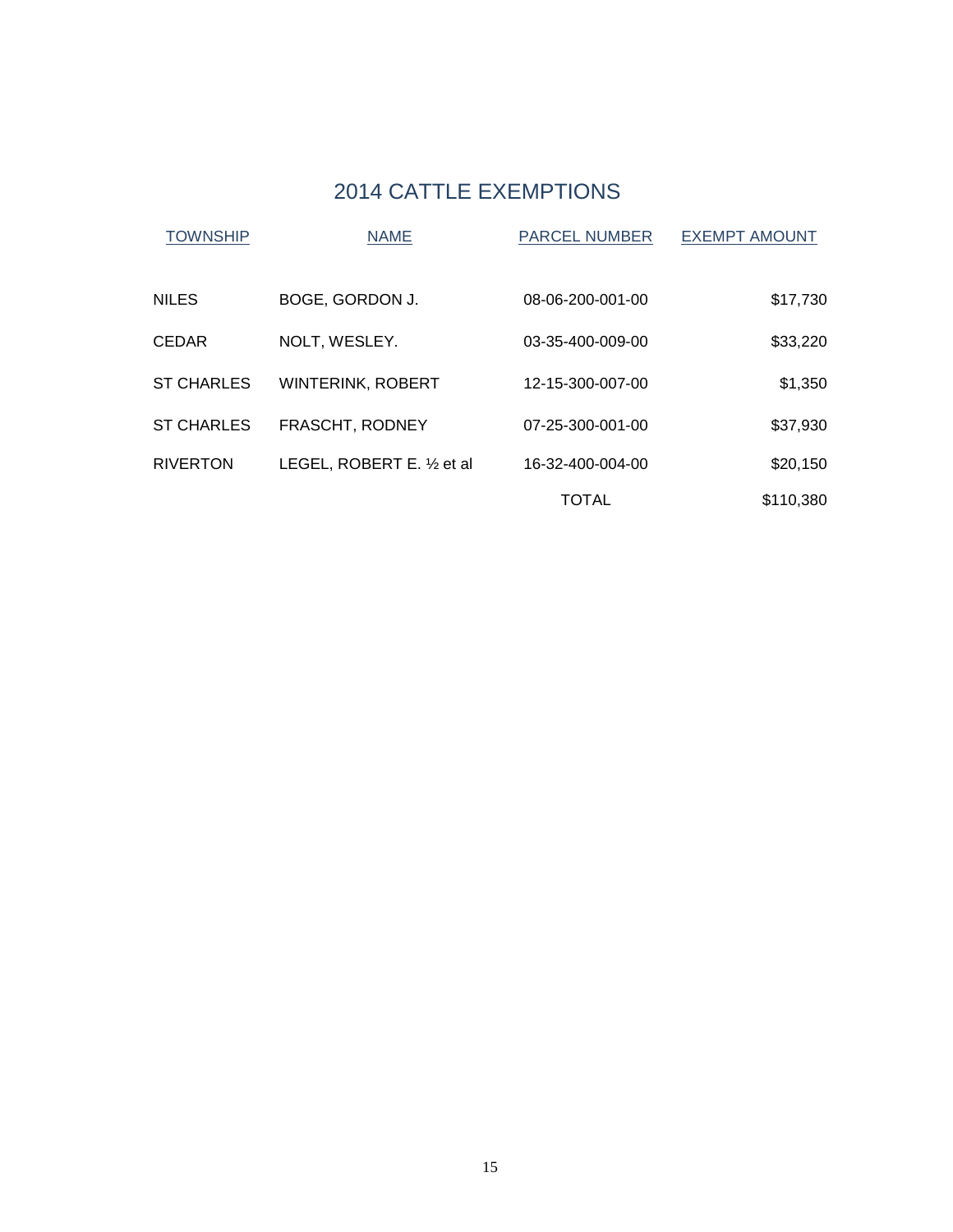#### **FLOYD COUNTY ENTERPRIZE ZONE TAX ABATEMENTS**

| <b>NAME</b>                                   | <b>AMOUNT</b>                                        | <b>START</b><br><b>DATE</b> | <b>TERMINATES</b> |
|-----------------------------------------------|------------------------------------------------------|-----------------------------|-------------------|
| <b>WINNEBAGO "C" BODY FACILITY</b>            | Terminated 1-1-09<br>No longer met<br>qualifications | 1/1/2003                    | 1/1/2013          |
| PARCEL CHANGED NUMBER<br><b>NKA CGS TIRES</b> |                                                      |                             |                   |
| <b>WINNEBAGO HARD WOODS</b><br><b>ADDN</b>    | \$949,850.00                                         | 1/1/2004                    | 1/1/2014          |
| <b>PARCEL CHANGED NUMBER</b>                  |                                                      |                             |                   |
| WINTERINK, THOMAS C.                          | <b>EXPIRED</b>                                       | 1/1/2010                    | 1/1/2013          |
| <b>VALERO</b>                                 | \$22,774,170.00                                      | 1/1/2007                    | 1/1/2019          |
| WINNEBAGO "Q" BODY FACILITY                   | <b>EXPIRED</b>                                       | 1/1/2008                    | 1/1/2011          |
| <b>FARMERS COOPERATIVE</b>                    | <b>EXPIRED</b>                                       | 1/1/2009                    | 1/1/2012          |
| <b>CAMBREX</b>                                | \$316,010.00                                         | 1/1/2008                    | 1/1/2015          |
| <b>CAMBREX</b>                                | \$804,060.00                                         | 1/1/2009                    | 1/1/2016          |
| <b>CAMBREX</b>                                | \$763,090.00                                         | 1/1/2013                    | 1/1/2022          |
| RICHARD P. KLEINSCHMIDT                       | <b>EXPIRED</b>                                       | 1/1/2010                    | 1/1/2013          |
|                                               |                                                      |                             |                   |

**TOTAL**

**\$24,657,330.00**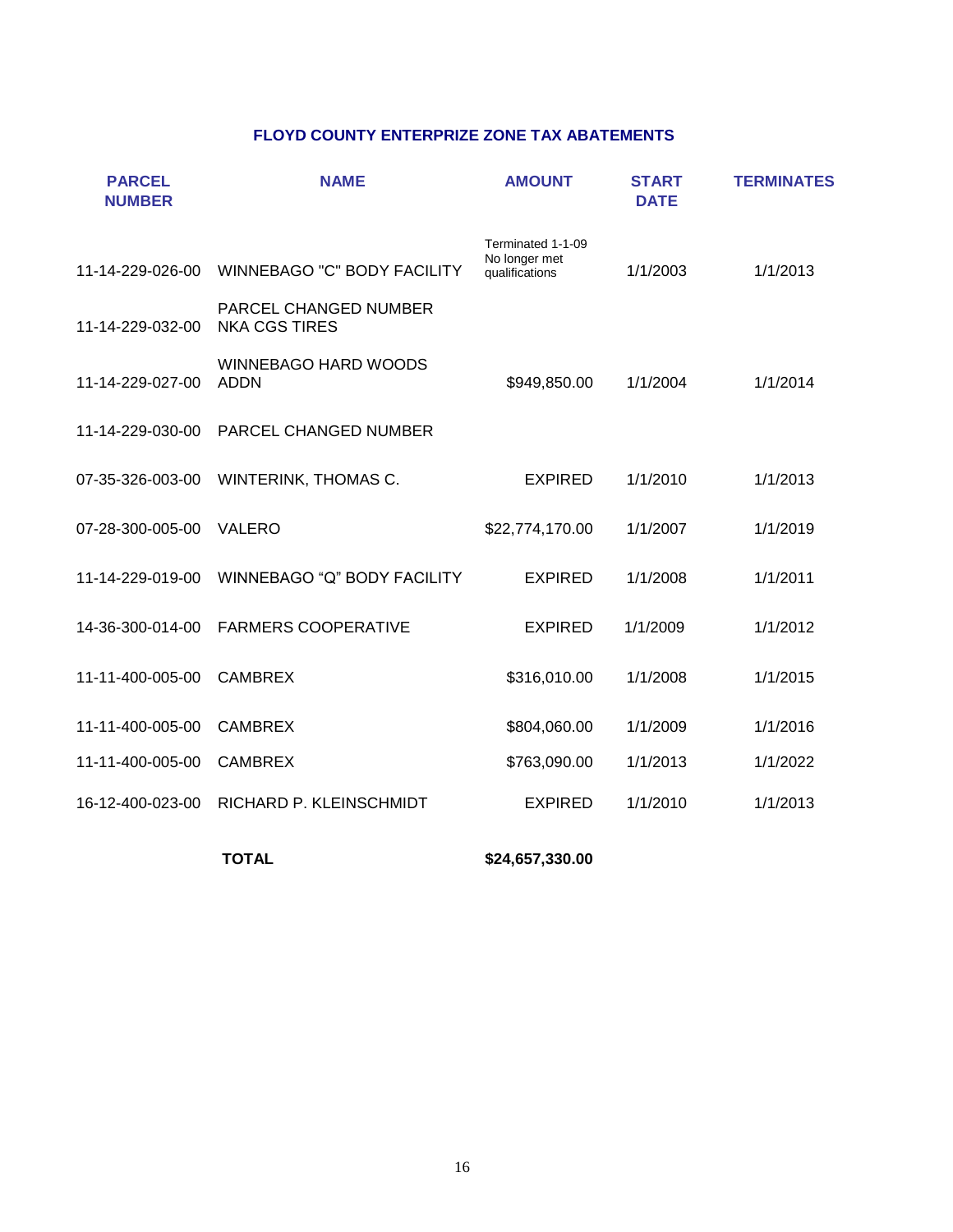## **2014 TAX EXEMPT PROPERTY SUMMARY REPORT**

### **TYPE OF EXEMPT PROPERTY**

### **Assessing Jurisdiction-Floyd**

| A.              |    | RELIGIOUS INSTITUTIONS                       |              |              |
|-----------------|----|----------------------------------------------|--------------|--------------|
|                 | 1. | Churches                                     | \$18,420,370 |              |
|                 | 2. | Recreational                                 | \$1,408.990  |              |
|                 | 3. | Schools                                      | \$2,880,360  |              |
|                 | 4. | Residential                                  | \$1,490,170  |              |
|                 | 5. | <b>Church Camps</b>                          | \$411,680    |              |
|                 | 6. | Others                                       | \$449,750    |              |
|                 |    |                                              |              |              |
|                 |    | TOTAL ALL RELIGIOUS INSTITUTIONS             |              | \$25,061,320 |
|                 |    |                                              |              |              |
| <b>B.</b>       |    | TOTAL ALL LITERARY SOCIETIES                 |              | \$1,005,050  |
|                 |    |                                              |              |              |
| $\mathcal{C}$ . |    | TOTAL ALL LOW RENT HOUSING                   |              | \$450,000    |
|                 |    | TOTAL ALL ASSOCIATIONS OF WAR VETERANS       |              |              |
| D.              |    |                                              |              | \$74,340     |
| E.              |    | <b>CHARITABLE &amp; BENEVOLENT SOCIETIES</b> |              |              |
|                 | 1. | Hospitals                                    | \$192,530    |              |
|                 | 2. | <b>Fraternal Organizations</b>               | \$471,210    |              |
|                 | 3. | <b>Agricultural Societies</b>                | \$151,470    |              |
|                 | 4. | <b>Retirement Homes</b>                      | \$0          |              |
|                 | 5. | <b>Nursing Homes</b>                         | \$460,050    |              |
|                 | 6. | Others                                       | \$6,812,490  |              |
|                 |    | (Comp. Systems \$3,536,910)                  |              |              |
|                 |    | TOTAL ALL CHARITABLE & BENEVOLENT SOCIETIES  |              | \$8,087,750  |
|                 |    |                                              |              |              |
| F.              |    | TOTAL ALL EDUCATIONAL INSTITUTIONS           |              |              |

| INDUSTRIAL PARTIAL EXEMPTION         | \$84,300     |
|--------------------------------------|--------------|
| POLLUTION CONTROL                    | \$3,368,330  |
| NATURAL CONSERVATION (3,30.19) ACRES | \$4,299,740  |
| FOREST AND FRUIT TREE (4,224,71)     | \$6,658,520  |
| CATTLE FACILITIES                    | \$80,420     |
| <b>URBAN REVITALIZATION</b>          | \$25,204,470 |
|                                      |              |
| TOTAL ALL EXEMPT PROPERTY            | \$74,374,240 |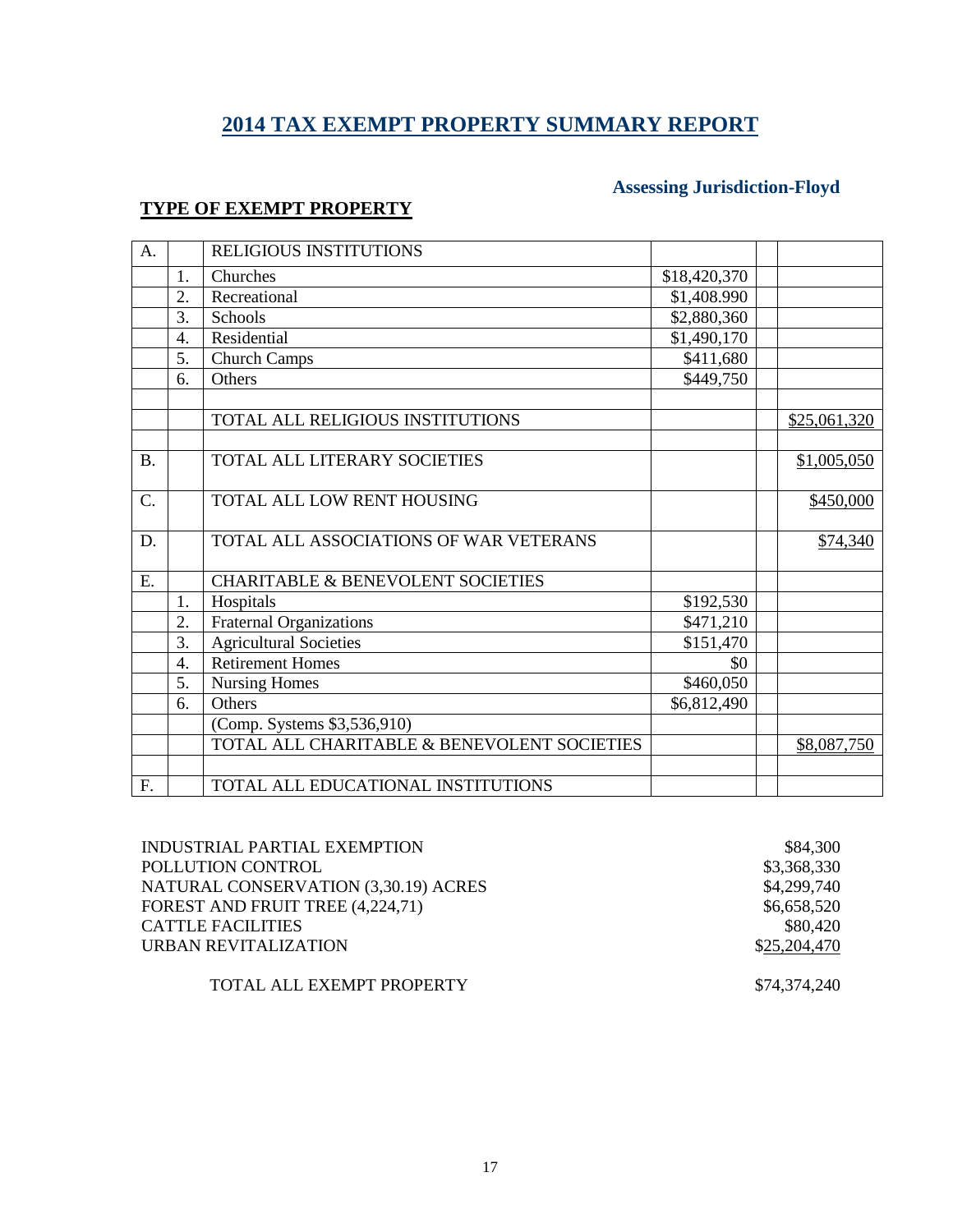## **COMPARISON OF AGRICULTURAL, RESIDENTIAL, COMMERCIAL, AND INDUSTRIAL VALUES**

### **AG REALTY INCLUDES AG DWELLINGS**

| <b>YEAR</b> | <b>AGRICULTURAL</b> | <b>RESIDENTIAL</b> | <b>COMMERCIAL</b> | <b>INDUSTRIAL</b> | <b>TOTAL</b>  | %AG             | $\%R$           | $\%C$          | $\%$ I         |
|-------------|---------------------|--------------------|-------------------|-------------------|---------------|-----------------|-----------------|----------------|----------------|
| 1987        | 258,413,848         | 157,779,390        | 38,423,396        | 17,117,021        | 471,679,383   | 55              | 33              | 8              | $\overline{4}$ |
| 1988        | 258,184,543         | 157,736,620        | 38,292,429        | 17,465,791        | 471,679,383   | 55              | 33              | 8              | 4              |
| 1989        | 258,074,300         | 157,032,780        | 40,442,580        | 17,185,610        | 472,735,270   | $\overline{55}$ | $\overline{33}$ | 8              | 4              |
| 1990        | 257,599,833         | 157,236,150        | 40,414,690        | 17,295,505        | 472,543,178   | 55              | 33              | 8              | 4              |
| 1991        | 240,496,293         | 158,917,760        | 44,037,390        | 17,058,610        | 460,510,053   | 52              | 35              | 9              | $\overline{4}$ |
| 1992        | 240,575,470         | 160,557,690        | 47,861,580        | 24,398,000        | 476,393,010   | 51              | 34              | 10             | 5              |
| 1993        | 242,749,950         | 178,112,480        | 47,526,480        | 28,011,900        | 496,400,810   | 49              | 36              | 10             | 5              |
| 1994        | 243,208,280         | 178,873,580        | 48,220,550        | 35,277,100        | 505,579,510   | $\overline{48}$ | $\overline{35}$ | 10             | $\overline{7}$ |
| 1995        | 245,422,330         | 214,161,410        | 50,393,110        | 42,043,720        | 552,566,570   | 44              | 39              | 9              | 8              |
| 1996        | 245,563,400         | 217,876,920        | 54,811,640        | 42,800,700        | 561,052,660   | 44              | 39              | 10             | $\overline{7}$ |
| 1997        | 276,714,000         | 245,005,760        | 54,938,290        | 42,885,980        | 620,544,030   | 44              | 40              | 9              | $\overline{7}$ |
| 1998        | 279,799,330         | 250, 253, 630      | 56,566,450        | 45,199,860        | 631,486,270   | 44              | 40              | 9              | $\overline{7}$ |
| 1999        | 308,308,890         | 284,242,410        | 57,552,570        | 44,686,980        | 694,790,850   | 44              | 41              | 8              | $\overline{7}$ |
| 2000        | 309,446,400         | 287,495,880        | 58,571,410        | 49,183,670        | 704,697,360   | 44              | 41              | 8              | $\tau$         |
| 2001        | 334,619,950         | 321,853,130        | 69,412,290        | 50,581,680        | 776,467,050   | $\overline{43}$ | 41              | 9              | $\overline{7}$ |
| 2002        | 336,785,130         | 328,819,900        | 70,657,340        | 52,198,710        | 788,461,080   | 43              | 42              | 9              | 6              |
| 2003        | 285,427,030         | 341,876,500        | 70,162,090        | 58,568,080        | 756,033,700   | 38              | 45              | $\overline{9}$ | 8              |
| 2004        | 287,584,800         | 352,592,160        | 76,247,750        | 59,581,550        | 776,006,260   | 37              | 45              | 10             | 8              |
| 2005        | 291,984,700         | 381,173,340        | 79,895,430        | 59,517,450        | 812,570,920   | 36              | 40              | 10             | $\tau$         |
| 2006        | 303,184,760         | 440,948,540        | 80,534,640        | 59,431,450        | 884,099,390   | 34              | 50              | 9              | $\tau$         |
| 2007        | 338,589,950         | 449,717,660        | 83,695,810        | 83,220,530        | 955,223,950   | 35              | 47              | 9              | 9              |
| 2008        | 339,583,930         | 458,317,380        | 85,960,150        | 88,161,130        | 972,022,590   | 35              | 47              | 9              | 9              |
| 2009        | 465,955,570         | 461,796,580        | 86,385,190        | 88,811,730        | 1,103,030,070 | 42              | 42              | 8              | 8              |
| 2010        | 467,991,140         | 469,755,940        | 87,336,080        | 95,426,720        | 1,120,509,880 | 42              | 42              | 8              | 8              |
| 2011        | 560,498,080         | 474,184,220        | 94,704,410        | 94,202,200        | 1,223,588,910 | 46              | 38              | 8              | 8              |
| 2012        | 564,335,380         | 478,501,060        | 96,906,200        | 103,212,240       | 1,242,954,880 | 45              | 39              | 8              | 8              |
| 2013        | 776,834,410         | 482,379,800        | 112,252,160       | 111,426,480       | 1,482,892,850 | 52              | 33              | 8              | $\overline{7}$ |
| 2014        | 779,539,480         | 487,620,930        | 112,295,370       | 118,509,260       | 1,497,965,040 | 52              | 33              | 7              | 8              |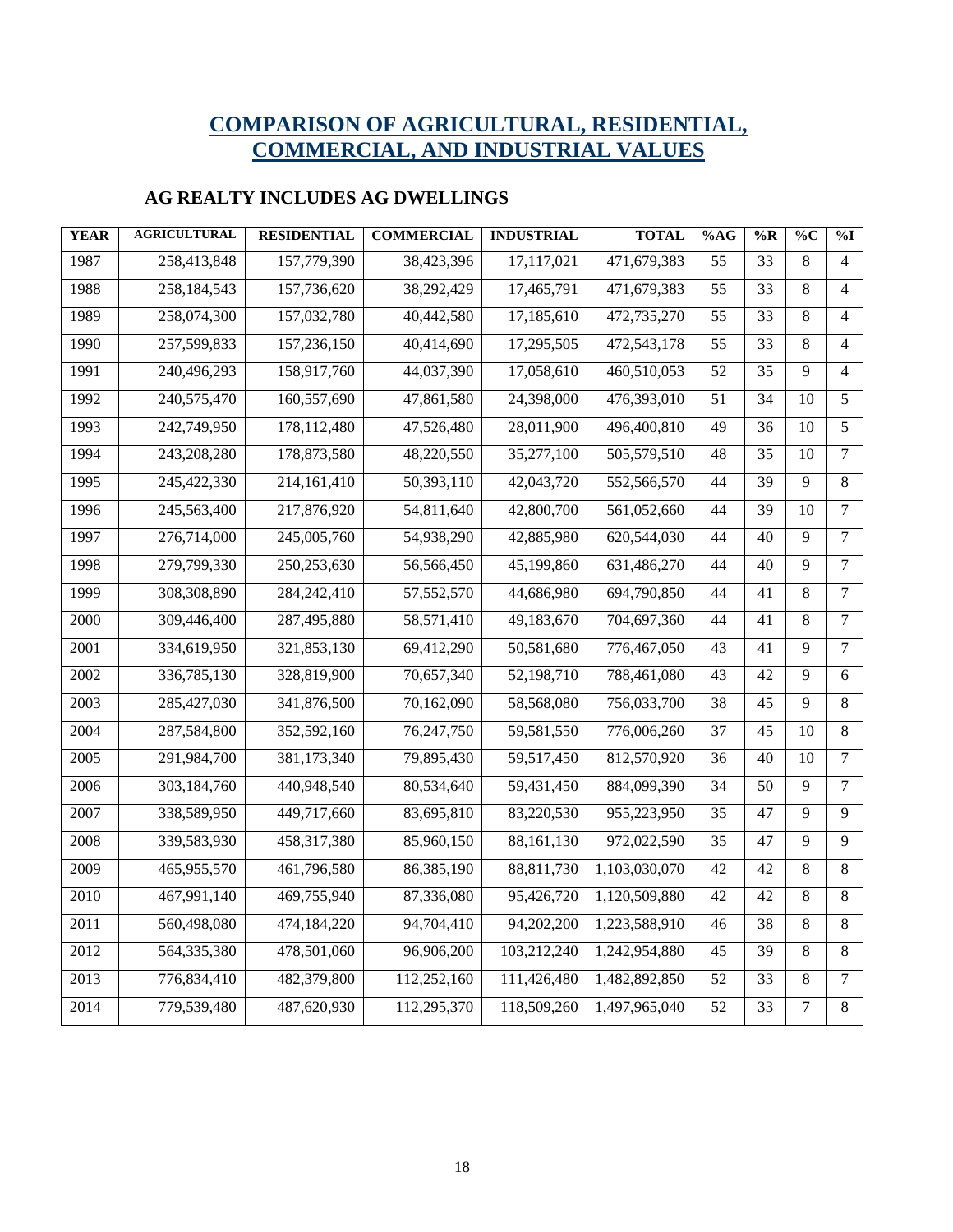### **COMPARISON OF NEW HOMES & MANUFACTURED HOMES BUILT IN FLOYD COUNTY & THEIR ASSESSED VALUES**

| <b>Year Built</b>        | 2011           | 2012           | 2013             |
|--------------------------|----------------|----------------|------------------|
| <b>Rural Residential</b> | 3              | 14             | 9                |
| Farm Dwellings           | 11             | 14             | 12               |
| <b>Urban Residential</b> | $\overline{2}$ | $\overline{2}$ | $\overline{11}$  |
| <b>Total</b>             | 19             | 30             | 32               |
| <b>Year Built</b>        | 2011           | 2012           | 2013             |
| <b>Charles City</b>      | 3              | $\Omega$       | 7                |
| Colwell                  | 0              | $\Omega$       | $\theta$         |
| Floyd                    | $\theta$       | $\Omega$       | $\boldsymbol{0}$ |
| Marble Rock              | 0              | 0              | $\theta$         |
| Nora Springs             |                | 1              | 1                |
| Rockford                 |                | 1              | $\overline{c}$   |
| Rudd                     | $\overline{0}$ | $\overline{0}$ | $\overline{1}$   |
| <b>Total</b>             | 5              | $\mathbf{2}$   | 11               |

#### **ASSESSED VALUES**

| <b>Year Built</b>                                               | 2011                            | 2012                              | 2013                                |
|-----------------------------------------------------------------|---------------------------------|-----------------------------------|-------------------------------------|
| Rural Residential<br><b>Farm Dwellings</b><br>Urban Residential | 772,530<br>1,388,750<br>797.820 | 3,260,020<br>2,283,600<br>149,470 | 2,065,060<br>1,511,150<br>1,357,000 |
| Total                                                           | 2,959,100                       | 5,693,090                         | 4,933,210                           |

| <b>Year Built</b>   | 2011           | 2012           | 2013           |
|---------------------|----------------|----------------|----------------|
| <b>Charles City</b> | 492,580        | $\Omega$       | 911,000        |
| Colwell             | 0              | $\Omega$       | $\theta$       |
| Floyd               | 0              | $\theta$       | 0              |
| Marble Rock         | $\Omega$       | $\Omega$       | 0              |
| Nora Springs        | 201,850        | 101,590        | 15,480         |
| Rockford            | 103,390        | 47,880         | 279,940        |
| Rudd                | $\overline{0}$ | $\overline{0}$ | <u>150,580</u> |
| Total               | 797,820        | 149,470        | 1,357,000      |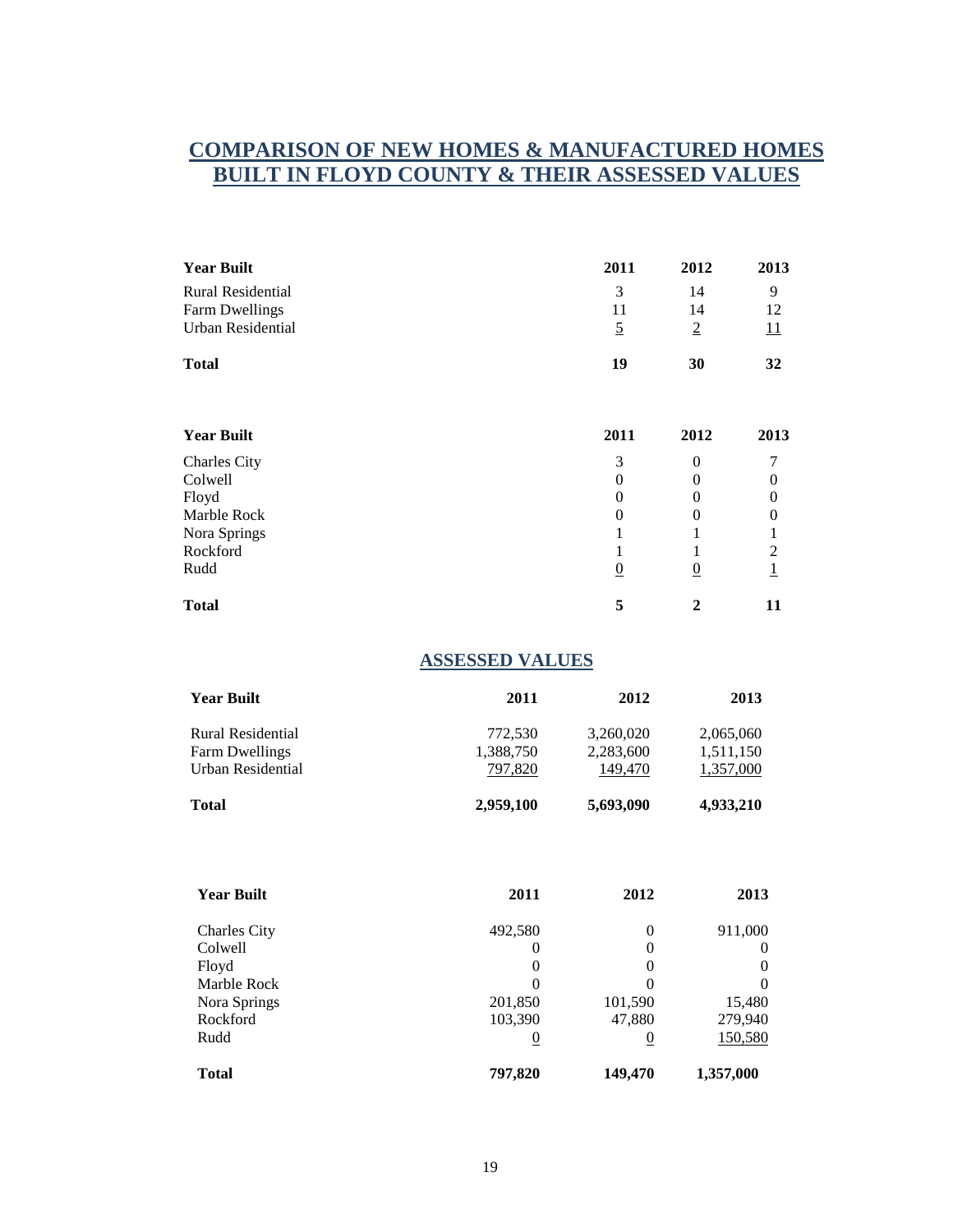### **MISCELLANEOUS INFORMATION AND STATISTICS**

Accepted 249 new Homestead Tax Credits. Cancelled 247 Homestead Tax Credits. Accepted 49 new Military Exemptions. Cancelled 95 Military Exemptions. Made Approximately 51 divisions of existing property. Accepted 8 Disabled Veterans Homestead Credits.

| Average 100% Assessment of<br><b>Urban Residential Property</b> | \$74,980  |
|-----------------------------------------------------------------|-----------|
| Average 100% Assessment of<br><b>Rural Residential Property</b> | \$133,611 |
| Average 100% Assessment of<br><b>Charles City Dwelling</b>      | \$75,253  |
| Average 100% assessment of<br><b>Agricultural Dwelling</b>      | \$80,231  |
| Average per Acre value of<br>Agricultural Land & Structures     | 2.364     |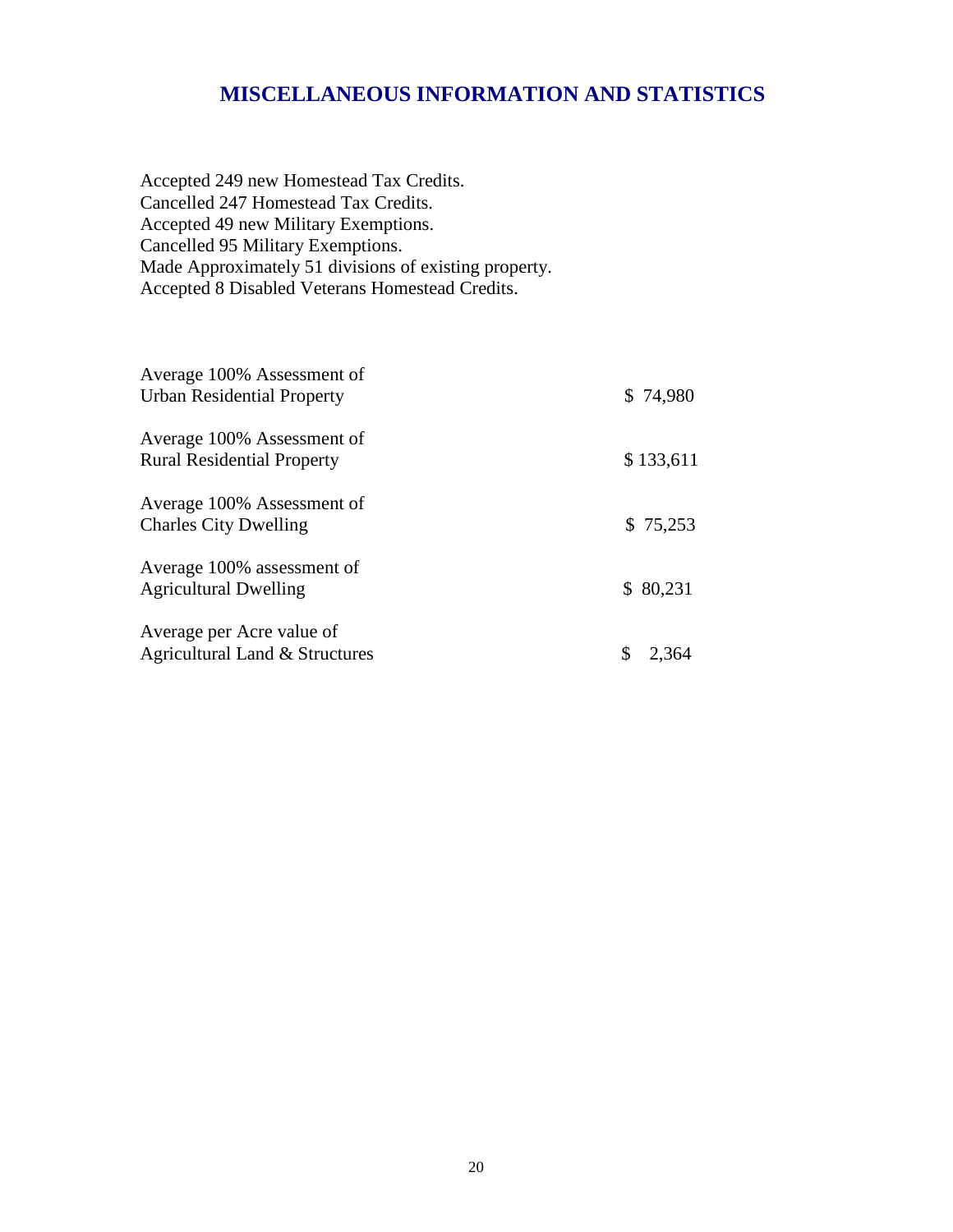## **CHARLES CITY CORP.**

| 1985 | <b>PAYABLE IN 1986-1987</b> | \$25.44662 |
|------|-----------------------------|------------|
| 1986 | <b>PAYABLE IN 1987-1988</b> | \$25.43359 |
| 1987 | <b>PAYABLE IN 1988-1989</b> | \$29.00180 |
| 1988 | <b>PAYABLE IN 1989-1990</b> | \$29.47898 |
| 1989 | <b>PAYABLE IN 1990-1991</b> | \$31.35989 |
| 1990 | <b>PAYABLE IN 1991-1992</b> | \$31.58680 |
| 1991 | <b>PAYABLE IN 1992-1993</b> | \$34.07411 |
| 1992 | <b>PAYABLE IN 1993-1994</b> | \$34.16807 |
| 1993 | <b>PAYABLE IN 1994-1995</b> | \$34.30661 |
| 1994 | <b>PAYABLE IN 1995-1996</b> | \$34.20088 |
| 1995 | <b>PAYABLE IN 1996-1997</b> | \$33.90073 |
| 1996 | <b>PAYABLE IN 1997-1998</b> | \$34.22820 |
| 1997 | <b>PAYABLE IN 1998-1999</b> | \$33.76330 |
| 1998 | <b>PAYABLE IN 1999-2000</b> | \$33.44469 |
| 1999 | <b>PAYABLE IN 2000-2001</b> | \$32.40047 |
| 2000 | <b>PAYABLE IN 2001-2002</b> | \$33.14193 |
| 2001 | <b>PAYABLE IN 2002-2003</b> | \$33.58425 |
| 2002 | <b>PAYABLE IN 2003-2004</b> | \$32.38763 |
| 2003 | <b>PAYABLE IN 2004-2005</b> | \$35.30756 |
| 2004 | <b>PAYABLE IN 2005-2006</b> | \$35.79696 |
| 2005 | <b>PAYABLE IN 2006-2007</b> | \$36.36234 |
| 2006 | <b>PAYABLE IN 2007-2008</b> | \$36.69549 |
| 2007 | <b>PAYABLE IN 2008-2009</b> | \$37.05782 |
| 2008 | <b>PAYABLE IN 2009-2010</b> | \$36.28404 |
| 2009 | <b>PAYABLE IN 2010-2011</b> | \$38.10619 |
| 2010 | <b>PAYABLE IN 2011-2012</b> | \$37.65729 |
| 2011 | PAYABLE IN 2012-2013        | \$37.28696 |
| 2012 | <b>PAYABLE IN 2013-2014</b> | \$36.05886 |
| 2013 | <b>PAYABLE IN 2014-2015</b> | \$36.39482 |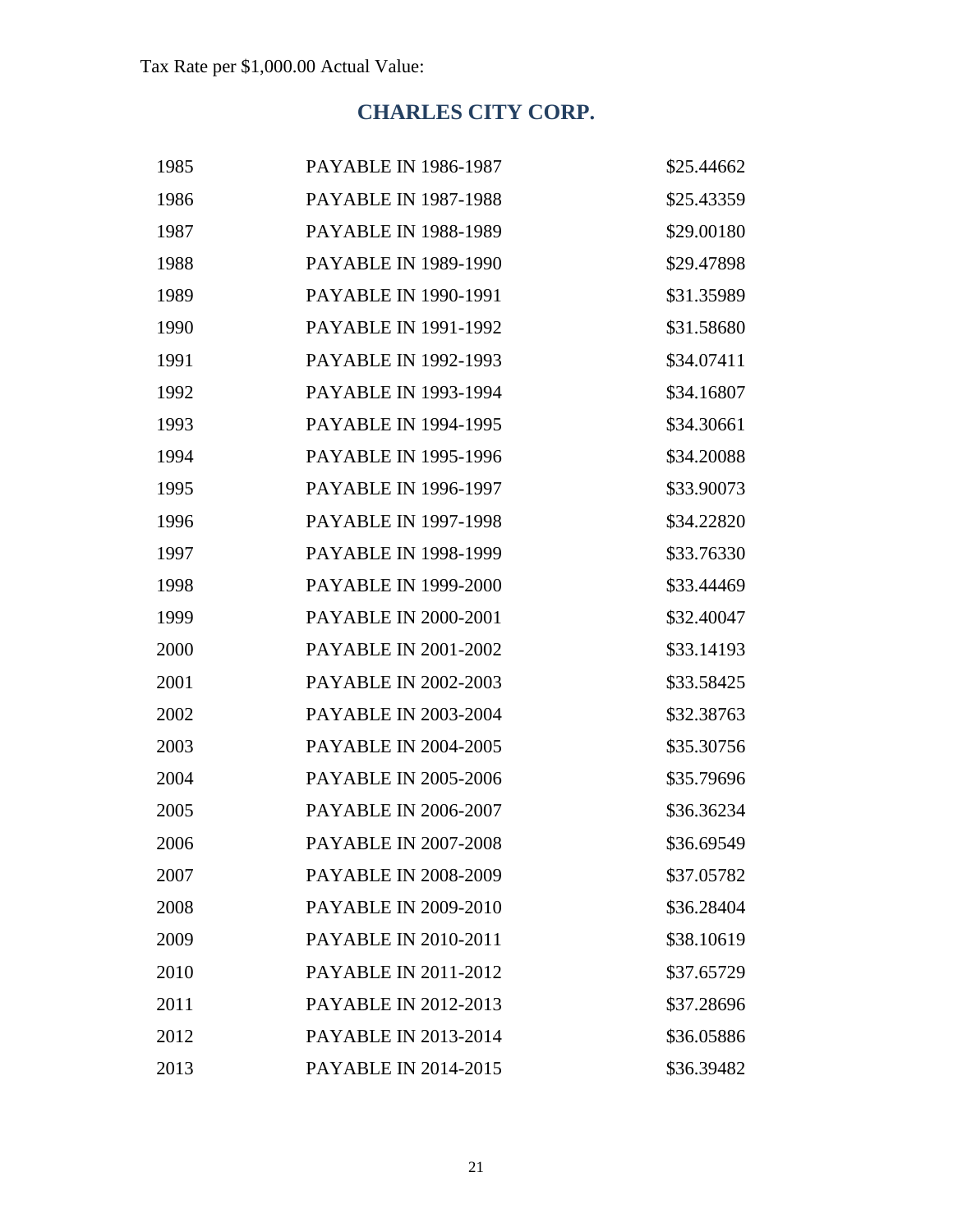## **ROLLBACK PERCENTAGES ON PROPERTIES**

| <b>YEAR</b> | AGRICULTURAL RESIDENTIAL |         | <b>COMMERCIAL INDUSTRIAL</b> |        |
|-------------|--------------------------|---------|------------------------------|--------|
| 1991        | 100                      | 73.0608 | 100                          | 100    |
| 1992        | 100                      | 72.6985 | 100                          | 100    |
| 1993        | 100                      | 68.040  | 100                          | 100    |
| 1994        | 100                      | 67.5074 | 100                          | 100    |
| 1995        | 100                      | 59.3180 | 97.2824                      | 100    |
| 1996        | 100                      | 58.8284 | 100                          | 100    |
| 1997        | 96.4206                  | 54.9090 | 97.3606                      | 100    |
| 1998        | 100                      | 56.4789 | 100                          | 100    |
| 1999        | 96.3381                  | 54.8525 | 98.7732                      | 100    |
| 2000        | 100                      | 56.2650 | 100                          | 100    |
| 2001        | 100                      | 51.6676 | 97.7701                      | 100    |
| 2002        | 100                      | 51.3874 | 100                          | 100    |
| 2003        | 100                      | 48.4558 | 99.2570                      | 100    |
| 2004        | 100                      | 47.9642 | 100                          | 100    |
| 2005        | 100                      | 45.9960 | 99.1509                      | 100    |
| 2006        | 100                      | 45.5596 | 100                          | 100    |
| 2007        | 90.1023                  | 44.0803 | 99.7312                      | 100    |
| 2008        | 93.8568                  | 45.5893 | 100                          | 100    |
| 2009        | 66.2715                  | 46.9094 | 100                          | 100    |
| 2010        | 69.0152                  | 48.5299 | 100                          | 100    |
| 2011        | 57.5411                  | 50.7518 | 100                          | 100    |
| 2012        | 59.9334                  | 52.8166 | 100                          | 100    |
| 2013        | 43.3997                  | 54.4002 | 95.000                       | 95.000 |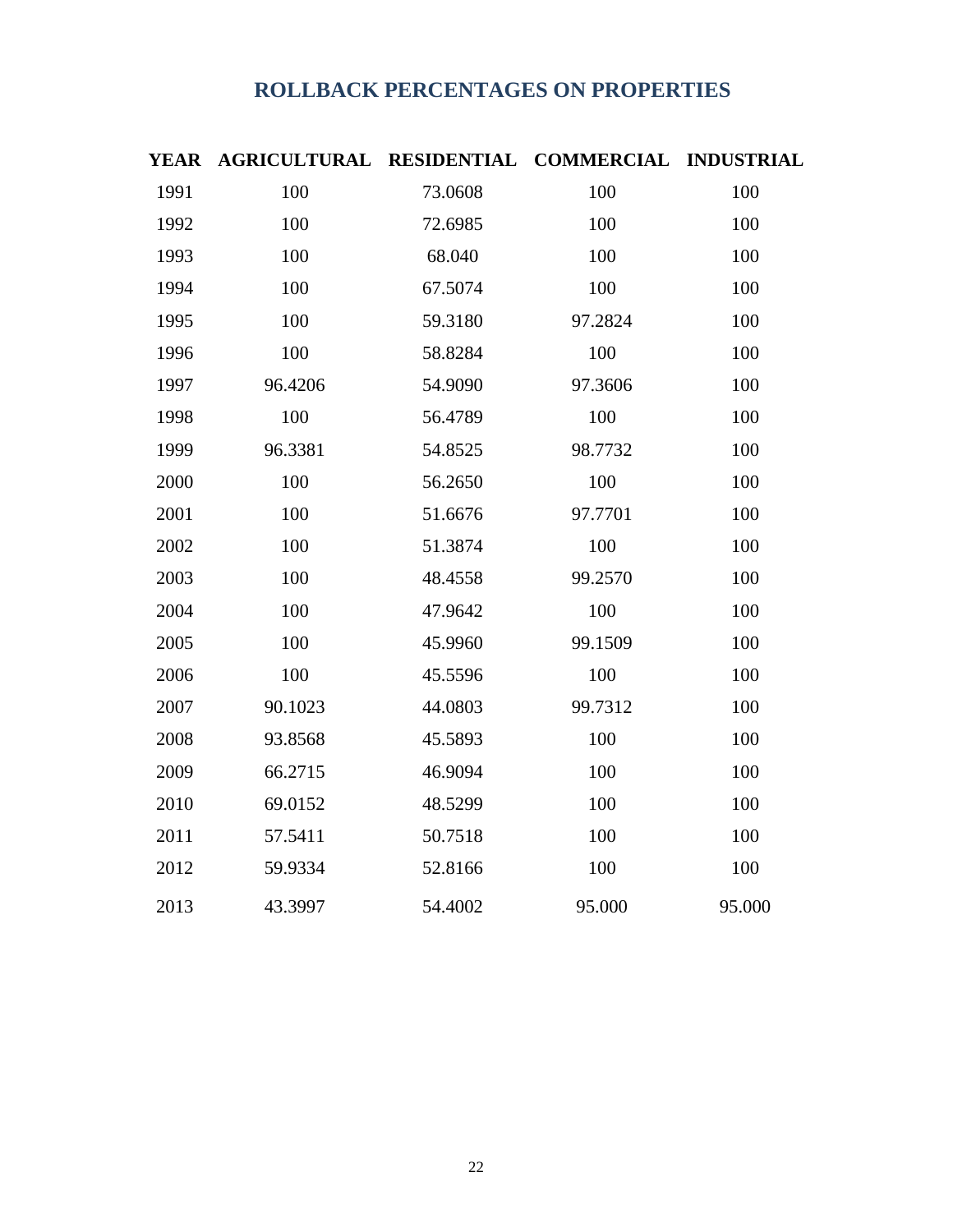#### **COMPARISON OF TAX RATE PER THOUSAND FOR TAXES PAYABLE FISCAL 2014-2015 AS COMPILED BY THE FLOYD COUNTY ASSESSOR'S OFFICE**

|                            |        | <b>POPULATION CENSUS</b> |        |        | <b>FISCAL</b><br>2013-<br>2014<br><b>TOTAL</b> | <b>FISCAL</b><br>$2014 -$<br>2015<br><b>TOTAL</b> |
|----------------------------|--------|--------------------------|--------|--------|------------------------------------------------|---------------------------------------------------|
| <b>JURISIDICTION</b>       | 1980   | 1990                     | 2000   | 2010   | 2012                                           | 2013                                              |
| <b>NEW HAMPTON</b>         | 3,940  | 3,660                    | 3,692  | 3,571  | 30.97                                          | 30.33                                             |
| <b>WAUKON</b>              | 3,983  | 4,019                    | 4,131  | 3,897  | 30.98                                          | 30.84                                             |
| <b>CEDAR FALLS-CF SCHL</b> | 36,322 | 34,298                   | 36,145 | 39,260 | 32.24                                          | 32.07                                             |
| <b>NASHUA</b>              | 1,846  | 1,476                    | 1,618  | 1,663  | 35.20                                          | 34.38                                             |
| <b>MASON CITY</b>          | 30,144 | 29,040                   | 29,174 | 28,079 | 31.72                                          | 34.70                                             |
| CEDAR FALLS-W'LOO          | 36,322 | 34,298                   | 36,145 | 39,260 | 35.14                                          | 36.26                                             |
| <b>GRUNDY CENTER</b>       | 2,880  | 2,491                    | 2,596  | 2,706  | 38.09                                          | 36.36                                             |
| <b>CHARLES CITY</b>        | 8,778  | 7,878                    | 7,812  | 7,652  | 36.06                                          | 36.39                                             |
| 39WAVERLY                  | 8,444  | 8,539                    | 8,968  | 9,874  | 36.62                                          | 36.77                                             |
| <b>OSAGE</b>               | 3,718  | 3,439                    | 3,451  | 3,619  | 34.66                                          | 36.90                                             |
| <b>DECORAH</b>             | 8,068  | 8,063                    | 8,172  | 8,127  | 36.80                                          | 37.27                                             |
| <b>WEST UNION</b>          | 2,783  | 2,490                    | 2,549  | 2,489  | 38.47                                          | 37.54                                             |
| <b>CRESCO</b>              | 3,860  | 3,669                    | 3,905  | 3,868  | 40.26                                          | 38.39                                             |
| INDEPENDENCE               | 6,392  | 5,972                    | 6,014  | 5,966  | 38.68                                          | 39.10                                             |
| <b>ALLISON</b>             | 1,132  | 1,000                    | 1,006  | 1,029  | 39.16                                          | 39.34                                             |
| <b>ELKADER</b>             | 1,688  | 1,510                    | 1,465  | 1,273  | 40.38                                          | 39.67                                             |
| <b>OELWEIN</b>             | 7,564  | 6,493                    | 6,692  | 6,415  | 39.95                                          | 39.97                                             |
| <b>WATERLOO</b>            | 75,985 | 66,468                   | 68,747 | 65,998 | 40.61                                          | 41.40                                             |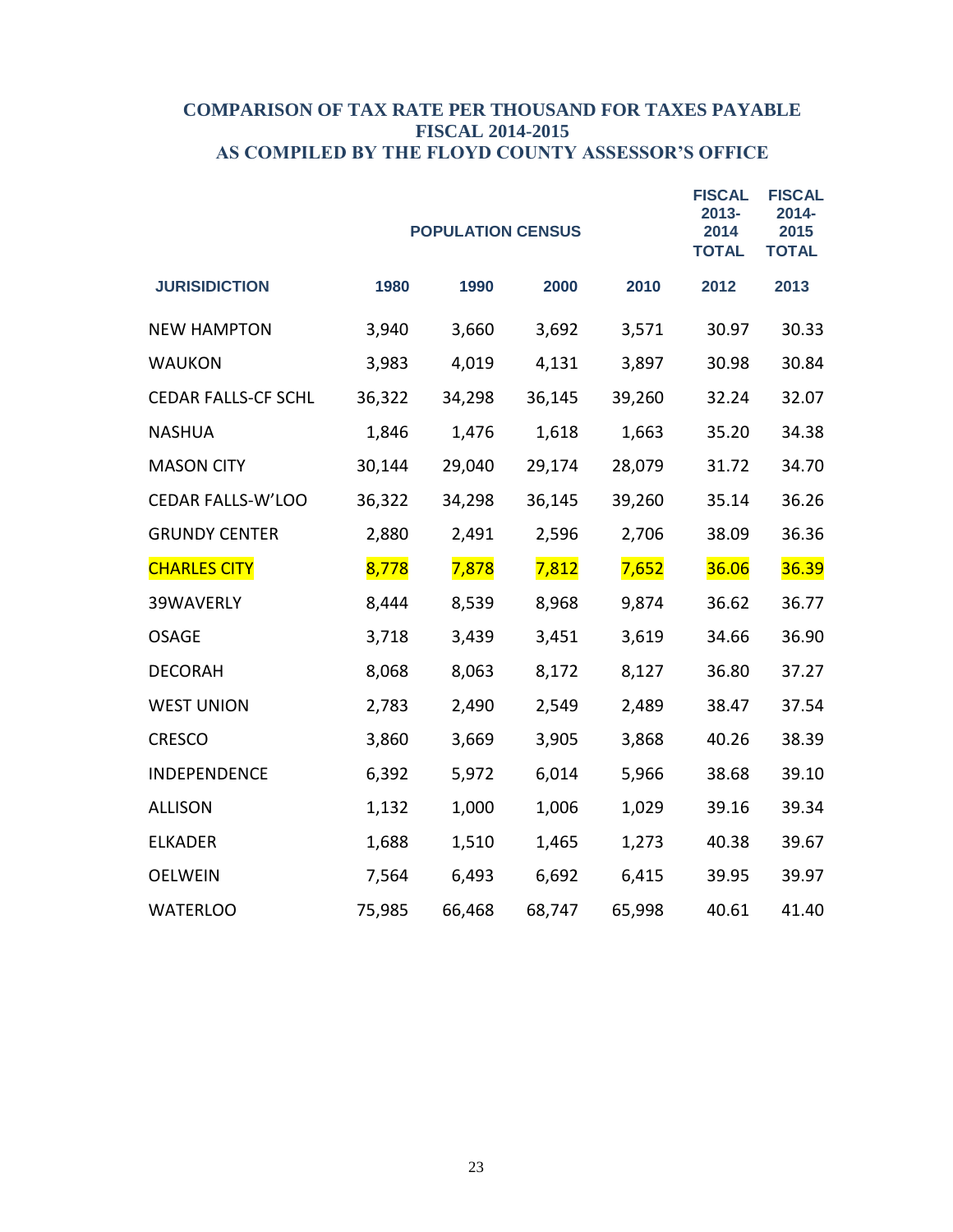### **CREDITS AND EXEMPTIONS**

Iowa law provides for a number of credits and exemptions. It is the property owner's responsibility to apply for these as provided by law. It is also the property owner's responsibility to report to the Assessor when they are no longer eligible for any credit or exemption they have applied for. Following is a list of several credits and exemptions available in Iowa.

### **Homestead Tax Credit**

To qualify for the credit, the property owner must be a resident of Iowa and occupy the property on July 1 and for at least six months of every year. New Applications for homestead tax credit are to be filed with the Assessor on or before July 1 of the year the credit is first claimed. Once a person qualifies the credit continues until the property is sold or until the owner no longer qualifies. This credit reduces the value on which taxes are calculated by a maximum of \$4850. (Refer to Code of Iowa, Chapter 425)

### **Disabled Veterans Homestead Tax Credit**

This is a new credit for the State of Iowa. To qualify for the credit, you must meet one of the following requirements:

- 1. Be a veteran who acquired the property under the provision of United Stated Code 38 U.S.C. §21.801, §21.802, OR 38 U.S.C. §21.01, §21.02.
- 2. Be a veteran as defined in Iowa Code Section 35.1 with a service-connected disability rating of one hundred percent.
- 3. Be a former member of the National Guard of any state who otherwise meets the service requirements of Iowa Code §35.1, subsection 2, paragraph "b", subsection (2) or (7), with a service-connected disability rating of one hundred percent.
- 4. Be a surviving spouse or child who is receiving dependency and indemnity compensation pursuant to 38 U.S.C. §1301 et seq.

Applicants cannot receive the Military Tax Exemption described in the preceding section and receive the Disabled Veterans Homestead Tax Credit at the same time.

Applicants must reapply each year with current proof of one-hundred percent disability.

### **Military Tax Exemption**

Iowa residents who meet one of the following service requirements are eligible for the exemption:

1. Honorably discharged veteran who served for a minimum aggregate of eighteen months.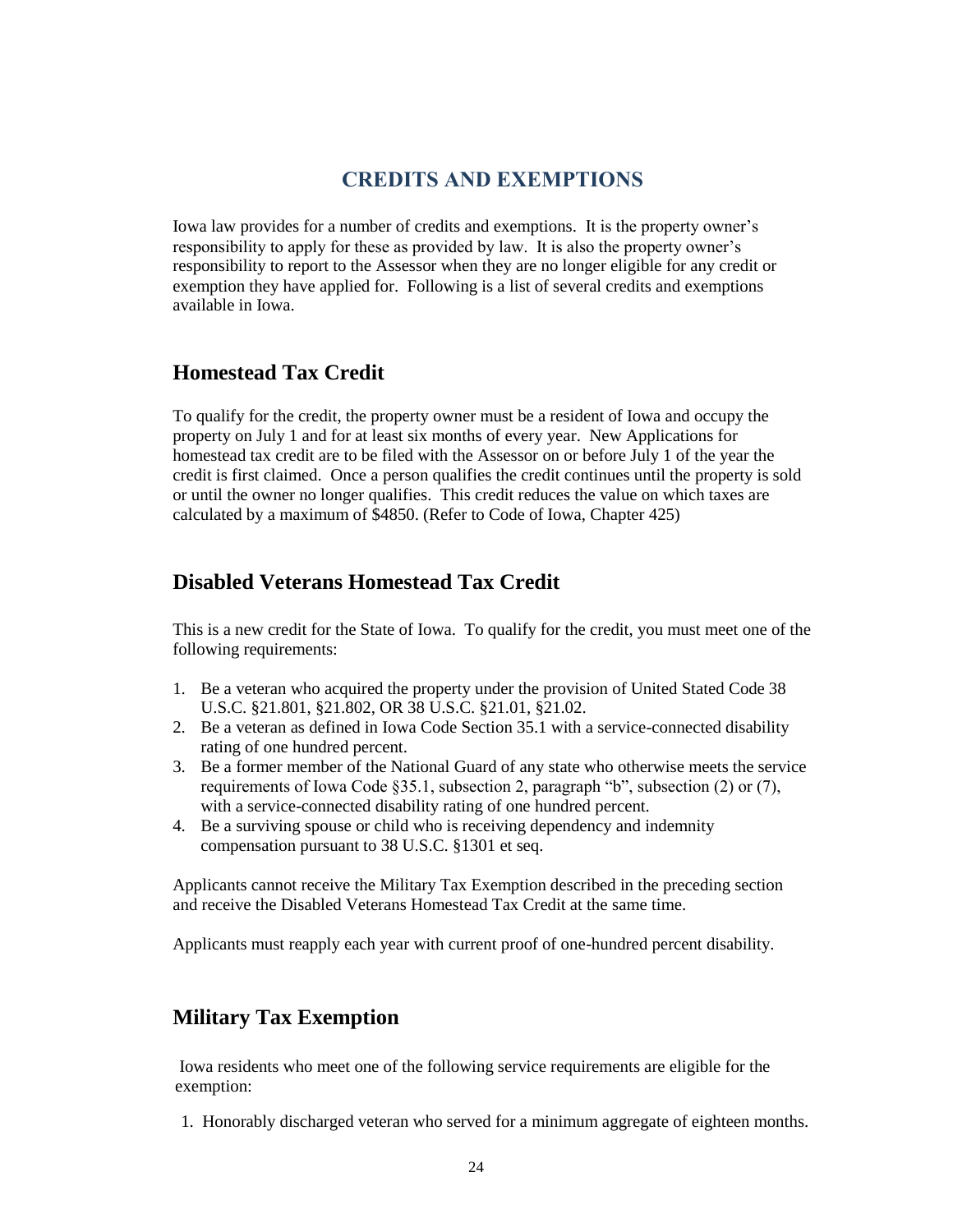- 2. Honorably discharged veteran who served fewer than eighteen months because of a service related injury.
- 3. Honorably discharged former member of Reserve Forces or Iowa National Guard who served at least 20 years.
- 4. Member of Reserve Forces or Iowa National Guard who have served at least 20 years and continue to serve.
- 5. Honorably discharged former member of the Armed Forces if any portion of their term of enlistment would have occurred within the Korean Conflict but who opted to serve 5 years in the reserve forces as allowed by Federal law.
- 6. Honorably discharged veteran who served in an eligible service period (Iowa Code Chapter 35)

Application must be made with the Assessor on or before July 1 of the year the exemption is first claimed. The military certificate of satisfactory service, order transferring to inactive status, reserve, retired, order of separation from service or honorable discharge must be recorded in the office of the county recorder. Members of the Reserve Forces or Iowa National Guard who have served at least 20 years and continue to serve shall record the veteran's retirement points accounting statement issued by the armed forces of the United States, the state adjutant general, or the adjutant general of any other state. The exemption from taxation is \$2,778 for WWI veterans and \$1,852 for all other service periods. If the qualified veteran does not claim the exemption the spouse, unmarried widow(er), minor child or widowed parent may be eligible to claim the exemption. (Refer to Iowa Code Chapter 426A)

### **Family Farm Credit**

This is a tax credit on agricultural tracts of land 10 acres or more farmed by the owner or immediate family member (this incased brothers/sisters, sons/daughter. Grandchildren, greatgrandchildren, uncles/aunts, nephews/nieces.) Applications are taken in the Assessor's Office.

### **Family Farm One-Time Filing**

If a claim for the family farm credit is filed by November 1, 2001, or thereafter, and approved, further filing is not required provided the claimant owns the property on July 1 of subsequent years and the designated person actively engaged in farming the property remains the same.

If the ownership changes, the new owner must re-file for the credit and if the "designated person" changes, the owner must re-file for the credit.

The owner must notify the Assessor in writing of a change in the "designated person". Failure to do so will result in a penalty.

Contact the Assessor's office for more information on the complexities of the law. (Refer to Code of Iowa Chapter 425A)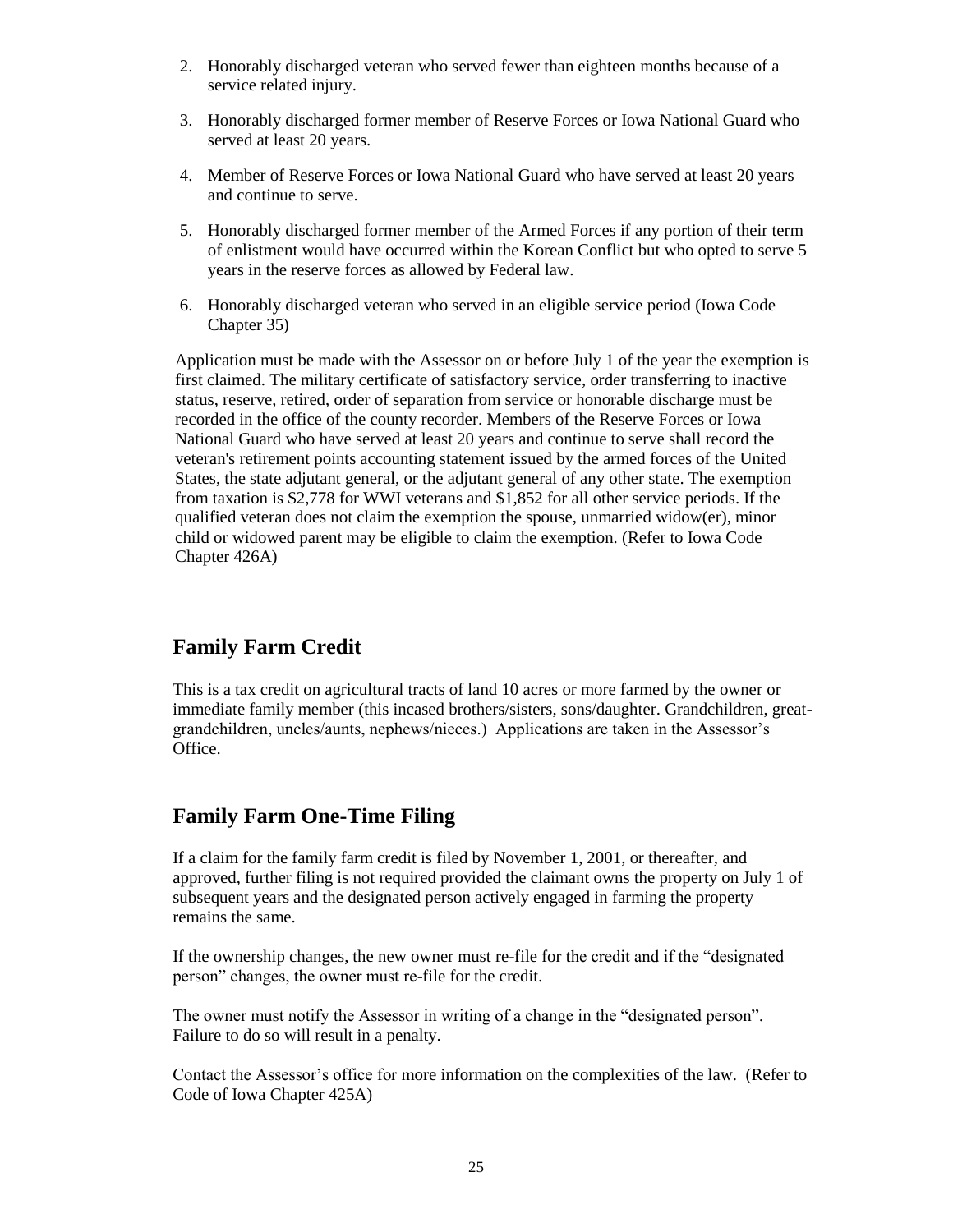## **Other Credits and Exemptions**

Following is a list of several other credits/exemptions administered by the Assessor's office. Filing is required on them as provided by Iowa law.

|                                 |                 |                             | Code                   |
|---------------------------------|-----------------|-----------------------------|------------------------|
| <b>Exemption</b>                | <b>Filed By</b> | <b>Filing Requirement</b>   | <b>Section</b>         |
|                                 |                 |                             |                        |
| <b>Family Farm</b>              | January-        | One Time—Filed After        | $\overline{425A.4}$    |
|                                 | November 1      | November 1 is for following |                        |
|                                 |                 | year                        |                        |
| Barn & One-Room                 |                 |                             | 427.1(31)              |
| School                          | February 1      | One Time                    | 427.1(32)              |
| <b>Exempt Property-</b>         |                 |                             |                        |
| Religious, Literary,            | February 1      | One Time                    | 427.1(14)              |
| Charitable*                     |                 |                             |                        |
| <b>Forest Reservation</b>       | February 1      | One Time                    | 427C.3                 |
| <b>Fruit Tree</b>               | February 1      | One Time                    | 427C.3                 |
| <b>Historic Property</b>        | February 1      | One Time                    | 427.16                 |
| <b>Impoundment Structure</b>    | February 1      | Annual                      | 427.1(20)              |
| <b>Indian Housing Authority</b> | February 1      | One Time                    | 427.1(33)              |
| <b>Industrial Property Tax</b>  | February 1      | One Time                    | 427B.4                 |
| Low Rent Housing                | February 1      | One Time                    | 427.1(14)              |
| <b>Methane Gas Conversion</b>   |                 |                             |                        |
| Property                        | February 1      | One Time                    | 427.1(29)              |
| Mobile Home Park                | February 1      | One Time                    | 427.1(30)              |
| Shelter                         |                 |                             |                        |
| Natural Conservation or         |                 |                             |                        |
| <b>Wildlife Areas</b>           | February 1      | Annual                      | 427.1(22)              |
| <b>Native Prairie</b>           | February 1      | Annual                      | 427.1(23)              |
| <b>Pollution Control</b>        | February 1      | One Time                    | 427.1(19)              |
| Recycling                       | February 1      | One Time                    | 427.1(19)              |
| <b>Speculative Shell</b>        | February 1      | One Time                    | 427.1(27)              |
| <b>Building</b>                 |                 |                             |                        |
| <b>Urban Revitalization</b>     | February 1      | One Time                    | 404.4                  |
| Wetlands                        | February 1      | Annual                      | $\overline{427.1(23)}$ |
| <b>Wildlife Habitat</b>         | February 1      | Annual                      | $\overline{427.1(24)}$ |
| Disabled Vet Homestead          | July 1          | Annual                      | 425.2                  |
| Homestead                       | July 1          | One Time                    | 425.2                  |
| Military                        | July 1          | One Time                    | 426A.13                |
|                                 |                 |                             |                        |

\*Special Filing provisions enacted for 2002 only. Contact your local assessor for details.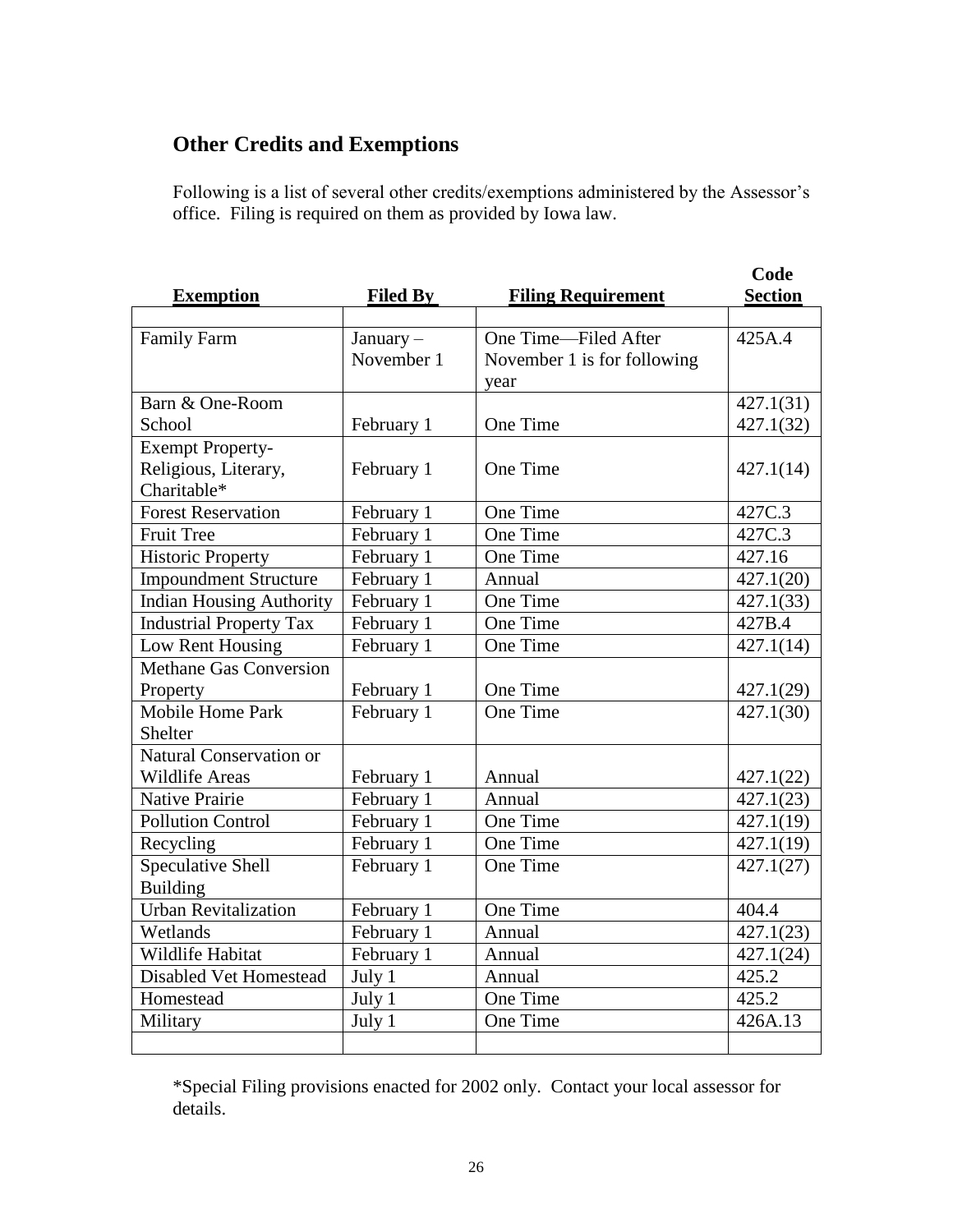2014 Legislative report not available at the time of this printing.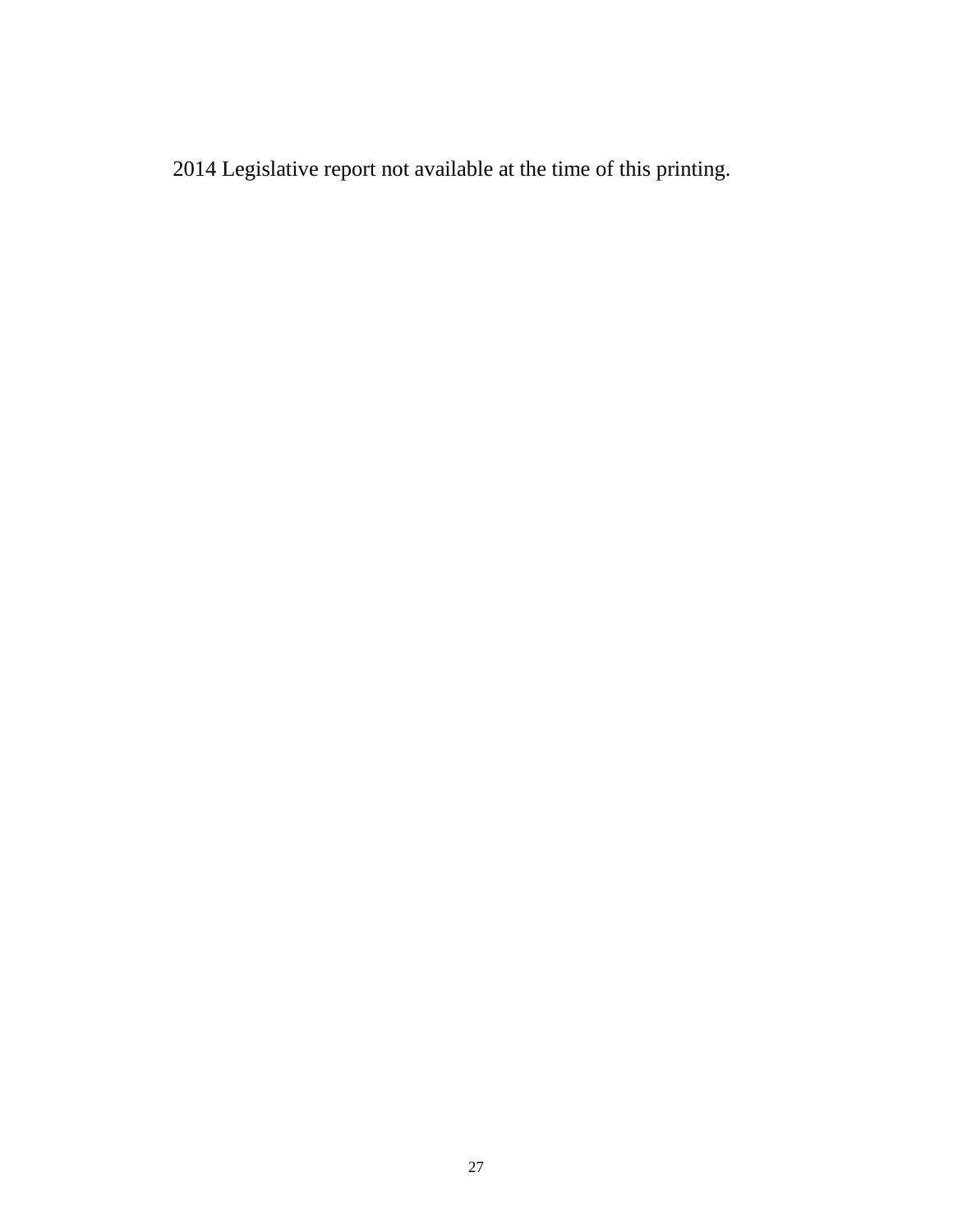## **2014 TOP 15 ASSESSED VALUE HOMES IN FLOYD COUNTY**

|       | <b>PARCEL NUMBER</b>     | <b>ASSESSED VALUE</b> |
|-------|--------------------------|-----------------------|
| $*1.$ | 12-07-426-004-00 through |                       |
|       | 12-07-426-111-00         | \$2,033,760           |
| 2.    | 11-01-377-001-00         | \$580,400             |
| 3.    | 11-02-461-038-00         | \$541,600             |
| 4.    | 08-10-201-002-00         | \$516,310             |
| 5.    | 11-02-461-005-00         | \$498,670             |
| 6.    | 14-34-200-012-00         | \$509,900             |
| 7.    | 14-34-200-008-00         | \$459,570             |
| 8.    | 12-07-205-005-00         | \$452,770             |
| 9.    | 07-21-400-018-00         | \$438,080             |
| 10.   | 12-17-252-001-00         | \$419,340             |
| 11.   | 11-02-461-040-00         | \$389,360             |
| 12.   | 16-12-226-011-00         | \$387,520             |
| 13.   | 05-20-251-003-00         | \$380,300             |
| 14.   | 16-13-200-012-00         | \$379,220             |
| 15.   | 12-17-476-013-00         | \$372,660             |

\*1. Adventure Properties, LLC - Condos